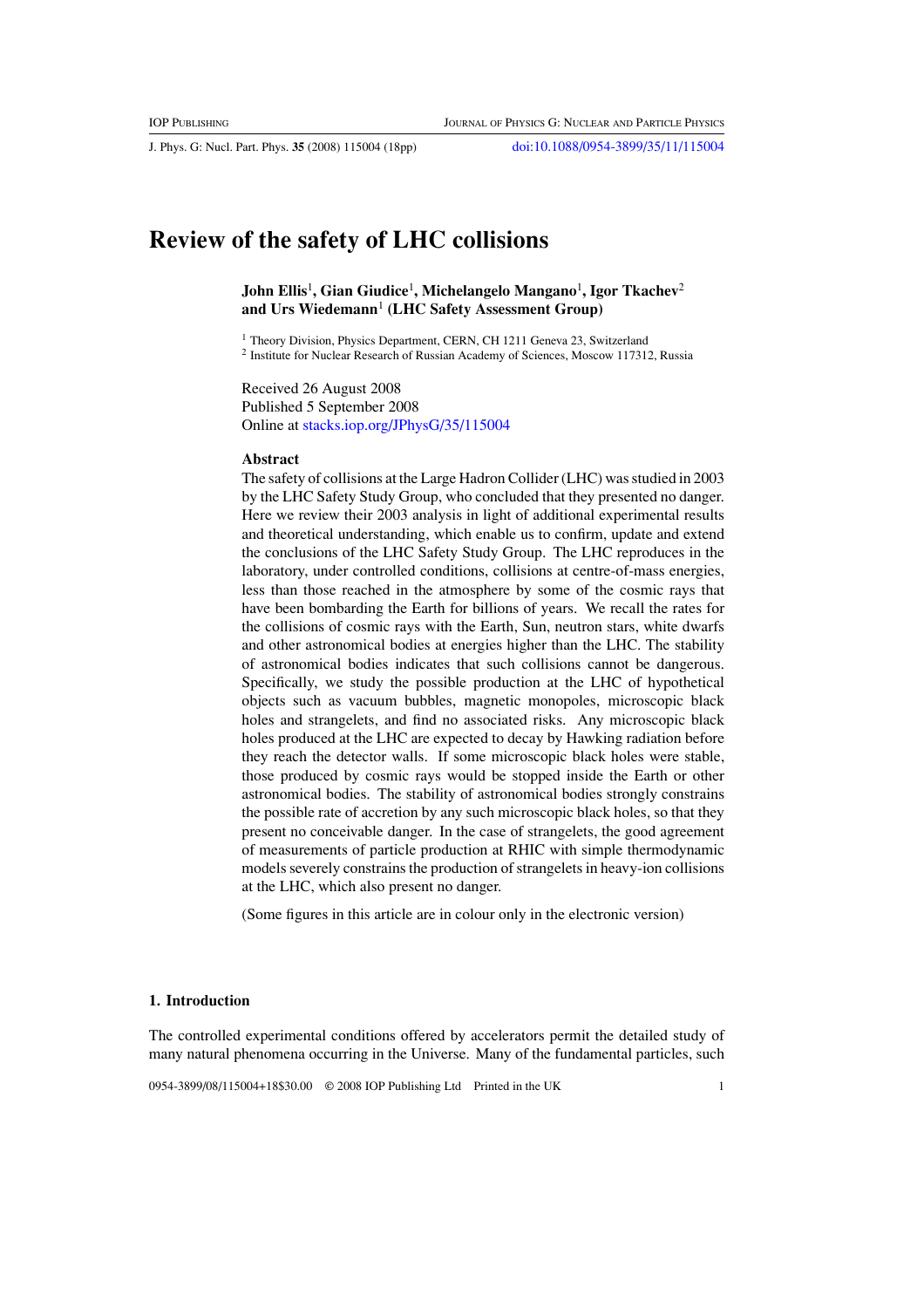as muons, pions and strange particles, were first discovered among the cosmic rays, and were subsequently studied with accelerators. As the energies of accelerators have increased, they have also revealed many heavier and less stable particles, such as those containing heavier quarks, as well as the carrier particles of the weak interactions. Though not present in ordinary stable matter, these particles played important roles in the early history of the Universe, and may still be important today in energetic astronomical bodies such as those producing the cosmic rays.

The energies of accelerators have been increasing regularly over the past few decades, though they are still far below those of the most energetic cosmic rays. With each increase in accelerator energy, one may ask whether there could be any risk associated with new phenomena that might be revealed. It has always been reassuring that higher energy cosmic rays have been bombarding the Earth since its creation, with no disastrous side-effects. On the other hand, the particles produced in cosmic-ray collisions typically have different velocities with respect to the Earth from those produced by accelerators, so the circumstances are not directly comparable. The question has therefore been asked whether Earth's immunity to cosmic-ray collisions also applies to accelerator collisions.

The Large Hadron Collider (LHC) accelerator is nearing completion at CERN. It is designed to collide pairs of protons, each with energies of 7 TeV (somewhat more than 7000 times the rest mass-energy of the proton), and pairs of lead nuclei, each with energies of about 2.8 TeV per proton or neutron (nucleon). Though considerably higher than the energies of previous accelerators, these energies are still far below those of the highest energy cosmic-ray collisions that are observed regularly on Earth. In light of safety questions about previous accelerators, and in advance of similar questions about the LHC, the CERN management requested a report on the safety of the LHC by the LHC Safety Study Group, a panel of independent experts, which was published in 2003 [\[1\]](#page-17-0). This report concluded that there is no basis for any conceivable threat from the LHC.

The advent of LHC operations now revives interest in safety questions, so the CERN management has commissioned us to review the arguments presented in the 2003 report and previous studies of the possible production of new particles, and to update them in light of experimental results from the Brookhaven Relativistic Heavy-Ion Collider (RHIC), in particular, as well as of recent theoretical speculations about new phenomena.

We consider all the speculative scenarios for new particles and states of matter that have been discussed in the scientific literature and raise potential safety issues. Our methodology is based on empirical reasoning using experimental observations, and hence could be extended to other exotic phenomena that might be causes for concerns in the future.

We focus our attention mainly on two phenomena of current interest, namely the possible production of microscopic black holes, such as might appear in certain theoretical models featuring additional dimensions of space, and the possible production of 'strangelets', hypothetical pieces of matter analogous to conventional nuclei, but also containing many of the heavier strange quarks. These were both considered carefully in the 2003 report of the LHC Safety Study Group [\[1](#page-17-0)]. Their conclusions for strangelets, obtained in connection with heavy-ion collisions, apply with equal or greater force to proton–proton collisions at the LHC.

In the case of microscopic black holes, there has been much theoretical speculation since 2003 about their existence and their possible experimental signatures, as reviewed in [\[2\]](#page-17-0), where references may be found. In the case of strangelets, detailed experimental measurements at the Brookhaven National Laboratory's RHIC of the production of particles containing different numbers of strange quarks [\[3\]](#page-17-0) enable one to refine previous arguments that, in the event they exist, strangelets would be less likely to be produced at the LHC than at RHIC.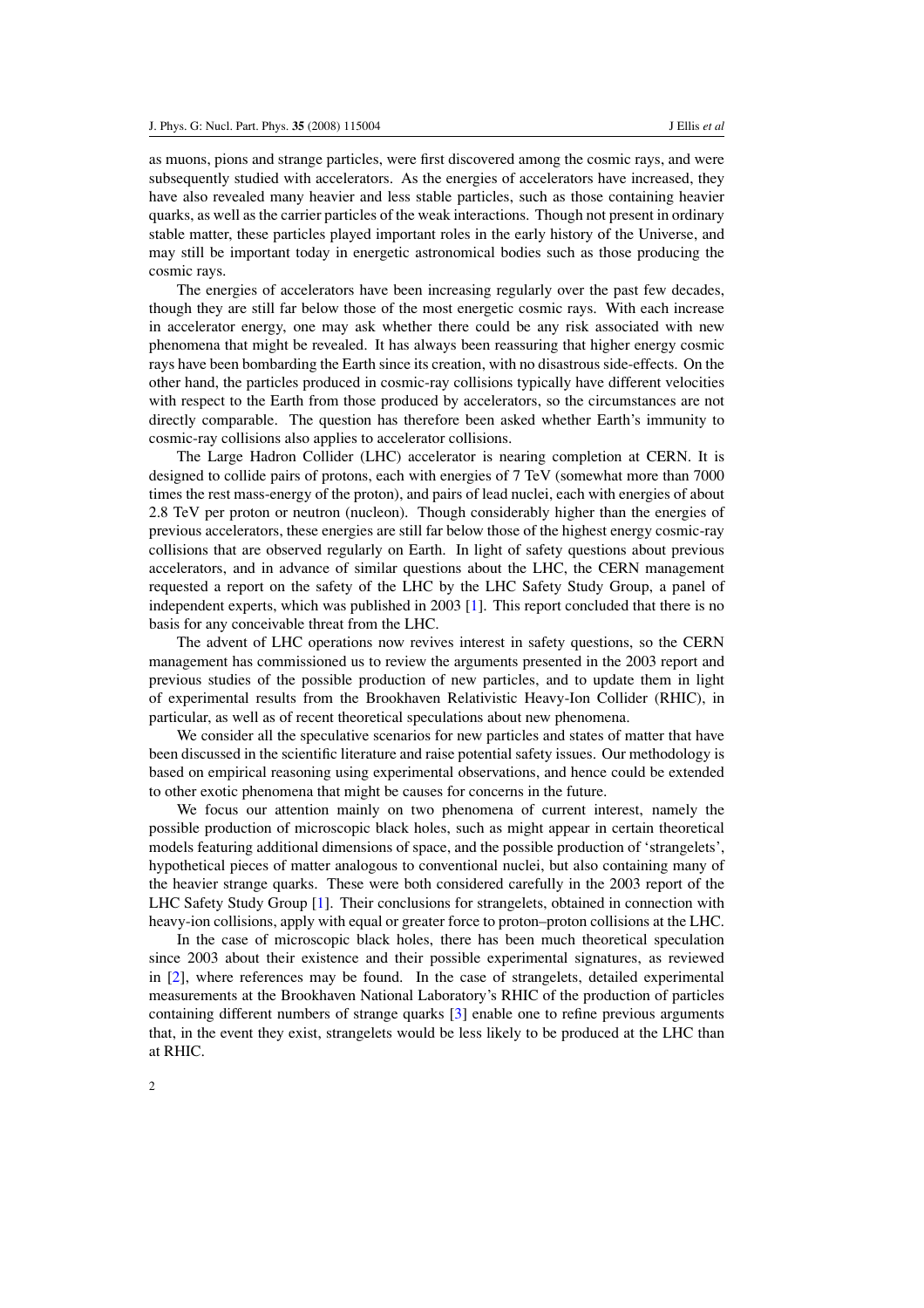Before discussing these two hypothetical phenomena in more detail, we first review in section 2 the estimates of the rates of collisions of high-energy cosmic rays with different astronomical bodies, such as the Earth, Sun and others. We estimate that the Universe replicates the total number of collisions to be made by the LHC over  $10^{13}$  times per second, and has already done so some  $10^{31}$  times since the origin of the Universe. The fact that astronomical bodies withstand cosmic-ray bombardment imposes strong upper limits on many hypothetical sources of danger. In particular, as we discuss in section [3,](#page-4-0) neither the creation of vacuum bubbles nor the production of magnetic monopoles at the LHC is a case of concern.

In the case of the hypothetical microscopic black holes, as we discuss in section [4,](#page-5-0) if they can be produced in the collisions of elementary particles, they must also be able to decay back into them. Theoretically, it is expected that microscopic black holes would indeed decay via Hawking radiation, which is based on basic physical principles on which there is general consensus. If, nevertheless, some hypothetical microscopic black holes should be stable, we review arguments showing that they would be unable to accrete matter in a manner dangerous for the Earth [\[2\]](#page-17-0). If some microscopic black holes were produced by the LHC, they would also have been produced by cosmic rays and have stopped in the Earth or some other astronomical body, and the stability of these astronomical bodies means that they cannot be dangerous.

In the case of the equally hypothetical strangelets, we review in section [5](#page-7-0) and in the appendix the data accumulated at RHIC on the abundances and velocities of strongly interacting particles, including those containing one or more strange quarks, produced at RHIC and in previous heavy-ion collision experiments [\[3](#page-17-0)]. All these data are very consistent with a simple thermodynamic production mechanism that depends only on the effective temperature and the net density of baryons (nucleons). The effective temperature agrees well with first-principles theoretical calculations, and the net density of baryons decreases as the energy increases, again in agreement with theoretical calculations. Calculations for heavy-ion collisions at the LHC give a similar effective temperature and a lower net density of baryons than at RHIC. This means that the LHC could only produce strangelets at a lower rate, if they exist at all.

We conclude by reiterating the conclusion of the LHC Safety Group in 2003 [\[1\]](#page-17-0): there is no basis for any conceivable threat from the LHC. Indeed, theoretical and experimental developments since 2003 have reinforced this conclusion.

#### **2. The LHC compared with cosmic-ray collisions**

The LHC is designed to collide two counter-rotating beams of protons or heavy ions. Proton– proton collisions are foreseen at an energy of 7 TeV per beam. An equivalent energy in the centre of mass would be obtained in the collision of a cosmic-ray proton with a fixed target such as the Earth or some other astronomical body if its energy reaches or exceeds  $10^8$  GeV, i.e.  $10^{17}$  eV<sup>3</sup>. When the LHC attains its design collision rate, it will produce about a billion proton–proton collisions per second in each of the major detectors ATLAS and CMS. The effective amount of time that the LHC will produce collisions each year at this average luminosity is about ten million seconds. Hence, each of the two major detectors is expected to obtain about  $10^{17}$  proton–proton collisions over the planned duration of the experiments.

As seen in figure [1,](#page-3-0) the highest energy cosmic rays observed attain energies of around  $10^{20}$  eV, and the total flux of cosmic rays with energies of  $10^{17}$  eV or more that hit each square centimetre of the Earth's surface is measured to be about  $5 \times 10^{-14}$  per second [\[4](#page-17-0)]. The area

<sup>&</sup>lt;sup>3</sup> In comparing the LHC with cosmic rays, here and elsewhere we assume the validity of special relativity. It has been tested accurately in the laboratory for particles with velocities similar to those of any new exotic particles that could be produced at the LHC, and there is no suggestion that special relativity is inapplicable to cosmic rays with energies comparable to that of the LHC.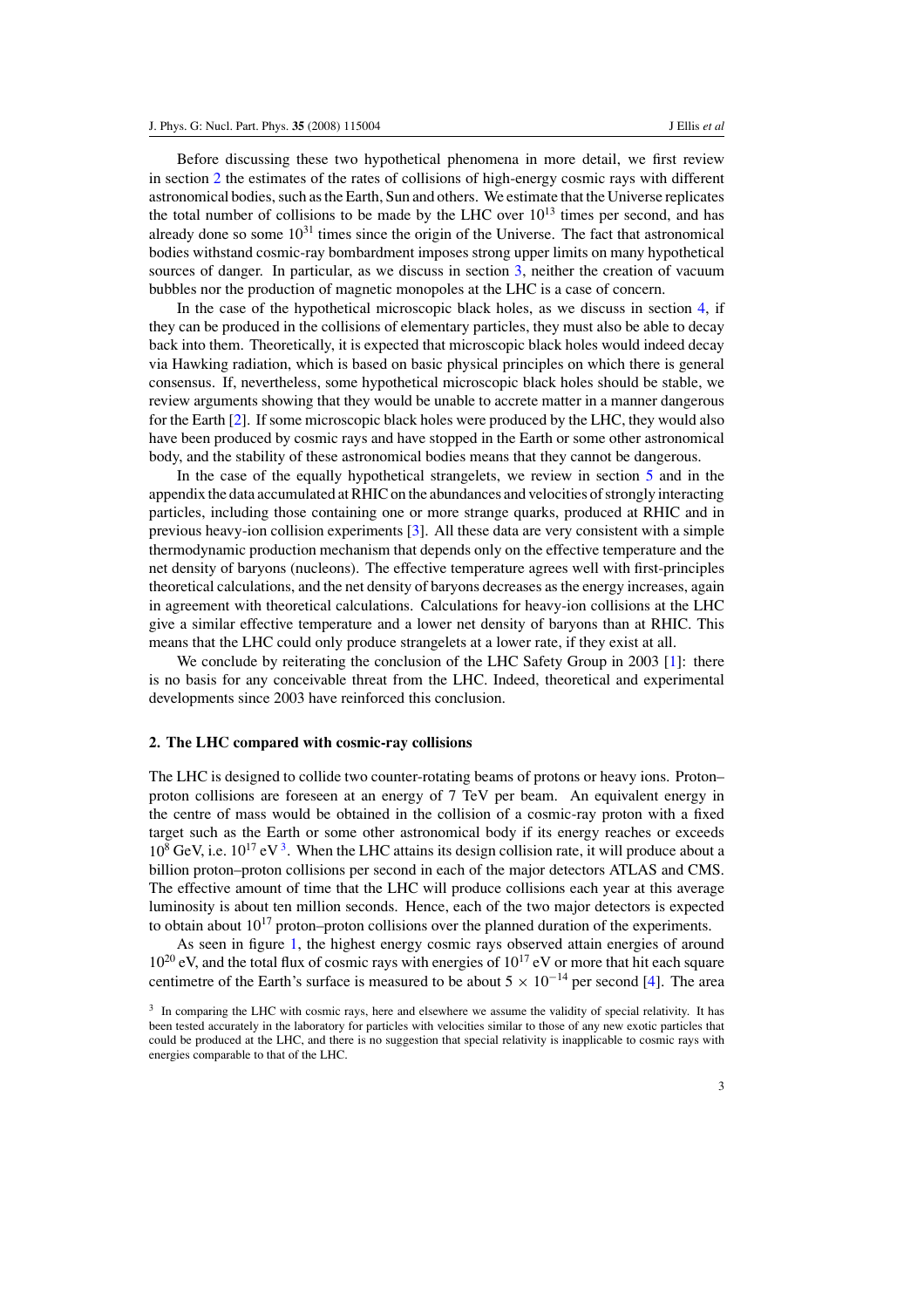<span id="page-3-0"></span>

Figure 1. The spectrum of ultra-high-energy cosmic rays, as measured by several experiments [\[4\]](#page-17-0). Every cosmic ray with an energy shown in this plot, namely above 10<sup>17</sup> eV, liberates in its collision with the atmosphere more energy, in the centre-of-mass frame, than does a proton–proton collision at the LHC.

of the Earth's surface is about  $5 \times 10^{18}$  cm<sup>2</sup>, and the age of the Earth is about 4.5 billion years. Therefore, over  $3 \times 10^{22}$  cosmic rays with energies of  $10^{17}$  eV or more, equal to or greater than the LHC energy, have struck the Earth's surface since its formation. This means4 that Nature has already conducted the equivalent of about a hundred thousand LHC experimental programmes on Earth, and the planet still exists.

Other astronomical bodies are even larger. For example, the radius of Jupiter is about ten times that of the Earth, and the radius of the Sun is a factor of 10 larger still. The surface area of the Sun is therefore 10 000 times that of the Earth, and Nature has therefore already conducted the LHC experimental programme about one billion times<sup>4</sup> via the collisions of cosmic rays with the Sun, and the Sun still exists.

Moreover, our Milky Way galaxy contains about  $10^{11}$  stars with sizes similar to our Sun, and there are about  $10^{11}$  similar galaxies in the visible Universe. Cosmic rays have been hitting all these stars at rates similar to collisions with our own Sun. This means that Nature has already completed about  $10^{31}$  LHC experimental programmes since the beginning of the Universe. Moreover, each second, the Universe continues to repeat about  $3 \times 10^{13}$  complete LHC experiments. There is no indication that any of these previous 'LHC experiments' has ever had any large-scale consequences. The stars in our galaxy and others still exist, and conventional astrophysics can explain all the detected astrophysical black holes.

<sup>4</sup> This estimate would be reduced by a factor approximately equal to *A* if all the ultra-high-energy cosmic rays were nuclei with an atomic number *A*, since the cosmic-ray spectrum falls like  $1/E<sup>3</sup>$  at high energies, as seen in figure 1.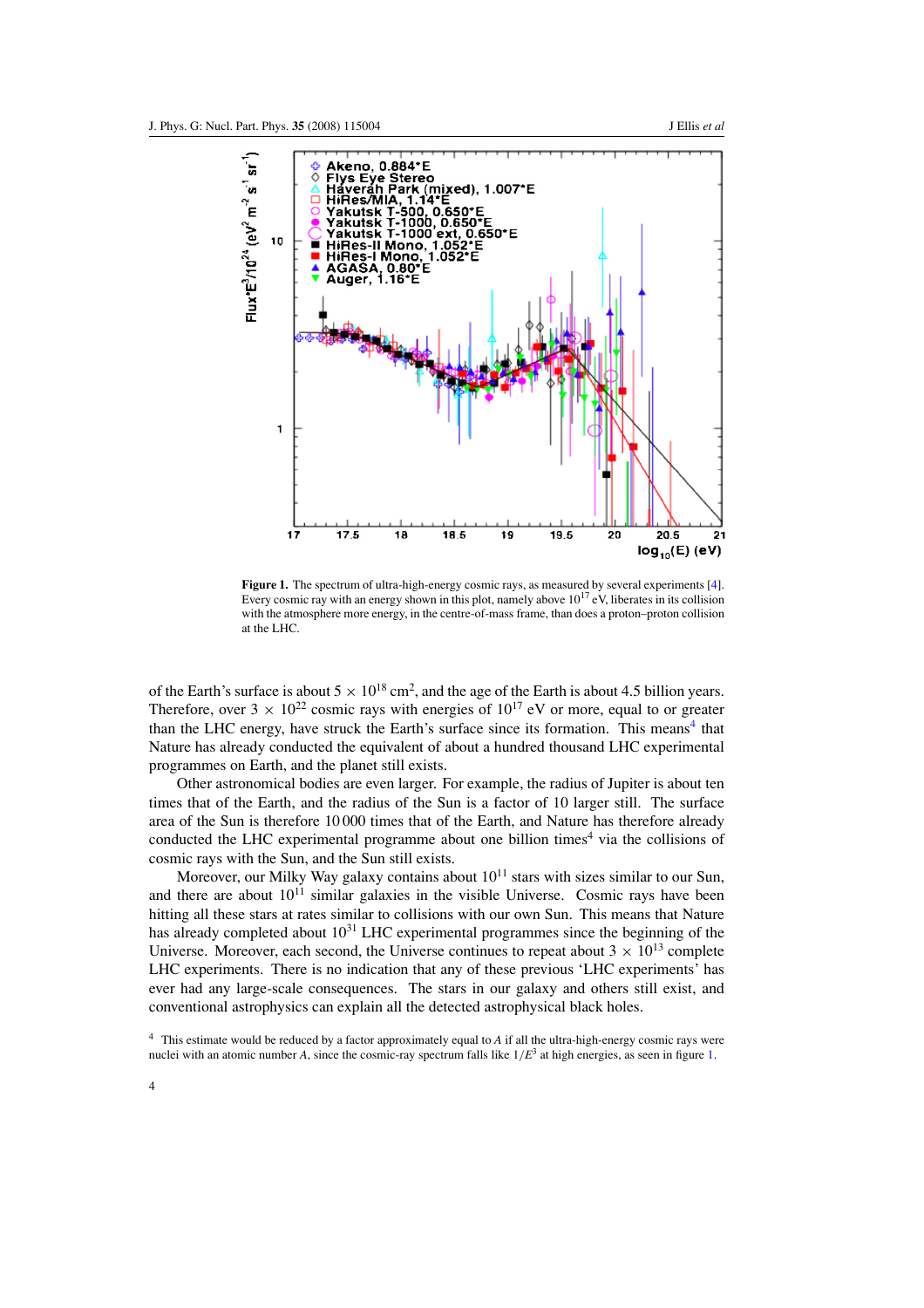<span id="page-4-0"></span>Thus, the continued existence of the Earth and other astronomical bodies can be used to constrain or exclude speculations about possible new particles that might be produced by the LHC.

#### **3. Vacuum bubbles and magnetic monopoles**

These large rates for the collisions of cosmic rays at energies higher than the LHC directly imply that there can be no danger to the Earth from the production of bubbles of new vacuum or magnetic monopoles at the LHC [\[1](#page-17-0)].

It has often been suggested that the Universe might not be absolutely stable, because the state that we call the 'vacuum' might not be the lowest energy state. In this case, our 'vacuum' would eventually decay into such a lower energy state. Since this has not happened, the lifetime before any such decay must be longer than the age of the Universe. The possible concern about high-energy particle collisions is that they might stimulate the production of small 'bubbles' of such a lower energy state, which would then expand and destroy not just the Earth, but potentially the entire Universe.

However, if LHC collisions could produce vacuum bubbles, cosmic-ray collisions could also produce them. This possibility was first studied in [\[5](#page-17-0)], and the conclusions drawn there were reiterated in [\[6\]](#page-17-0). These bubbles of new vacuum would already have expanded to consume large parts of the visible Universe several billion years ago. The continued existence of the Universe means that such vacuum bubbles are not produced in cosmic-ray collisions, and hence the LHC will also not produce any vacuum bubbles.

There have also been suggestions over the years that there might exist magnetic monopoles, particles with non-zero free magnetic charge. As was originally pointed out by Dirac, any free magnetic charge would be quantized, and necessarily much larger in magnitude than the electric charge of the electron or proton. For this reason, searches for magnetic monopoles have looked for heavily ionizing particles as well as for quanta of magnetic charge, and this search will be continued at the LHC.

In some grand unified theories, though not in the Standard Model of particle physics, magnetic monopoles might also catalyse nucleon decay, by transforming protons and neutrons into electrons or positrons and unstable mesons. In this case, successive collisions with large numbers of nuclei would release considerable energy. The magnetic monopoles that might have such properties are expected to weigh  $10^{15}$  GeV or more, far too heavy to be produced at the LHC. Nevertheless, here we consider the possibility of producing light proton-eating magnetic monopoles at the LHC.

A quantitative discussion of the impact of such magnetic monopoles on Earth was presented in [\[1](#page-17-0)], where it was concluded that only a microgram of matter would be destroyed before the monopole exited the Earth. Independent of this conclusion, if monopoles could be produced by the LHC, high-energy cosmic rays would already have created many of them when striking the Earth and other astronomical bodies. Since they would have large magnetic charges, any monopoles produced by cosmic rays would have been stopped by the material of the Earth [\[2\]](#page-17-0). The continued existence of the Earth and other astronomical bodies after billions of years of high-energy cosmic-ray bombardment means that any monopoles produced could not catalyse proton decay at any appreciable rate. If the collisions made in the LHC could produce dangerous monopoles, high-energy cosmic rays would already have done so.

The continued existences of the Earth and other astronomical bodies such as the Sun mean that any magnetic monopoles produced by high-energy cosmic rays must be harmless. Likewise, if any monopoles are produced at the LHC, they will be harmless.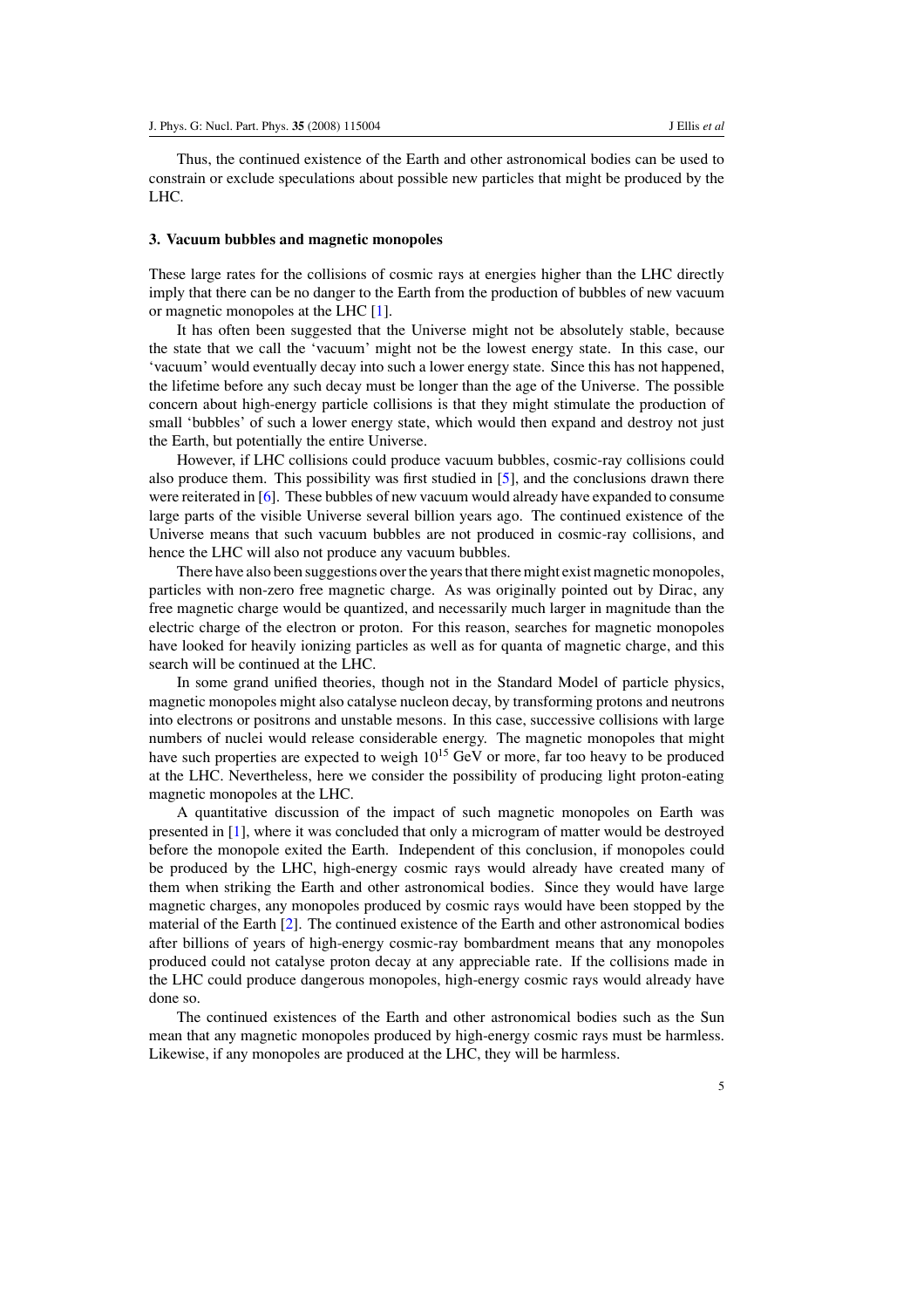# <span id="page-5-0"></span>**4. Microscopic black holes**

As has already been discussed, the LHC will make collisions with a much lower centre-ofmass energy than some of the cosmic rays that have been bombarding the Earth and other astronomical bodies for billions of years. We estimate that, over the history of the Universe, Nature has carried out the equivalent of  $10^{31}$  LHC projects (defined by the integrated luminosity for cosmic-ray collisions at a centre-of-mass energy of 14 TeV or more) and continues to do so at the rate of over  $10^{13}$  per second, via the collisions of energetic cosmic rays with different astronomical bodies.

There is, however, one significant difference between cosmic-ray collisions with a body at rest and collisions at the LHC, namely that any massive new particles produced by the LHC collisions will tend to have low velocities, whereas cosmic-ray collisions would produce them with high velocities. This point has been considered in detail [\[2\]](#page-17-0) since the 2003 report by the LHC Safety Study Group [\[1](#page-17-0)]. As we now discuss, the original conclusion that LHC collisions present no dangers is validated and strengthened by this more recent work.

We recall that the black holes observed in the Universe have very large masses, considerably greater than those of our Sun. On the other hand, each collision of a pair of protons in the LHC will release an amount of energy comparable to that of two colliding mosquitoes, so any black hole produced would be much smaller than those known to astrophysicists. In fact, according to the conventional gravitational theory of General Relativity proposed by Einstein, many of whose predictions have subsequently been verified, there is no chance that any black holes could be produced at the LHC, since the conventional gravitational forces between fundamental particles are too weak.

However, there are some theoretical speculations that, when viewed at very small distances, space may reveal extra dimensions. In some such theories, it is possible that the gravitational force between pairs of particles might become strong at the energy of the LHC.

As was pointed out 30 years ago by Stephen Hawking [\[7](#page-17-0)], it is expected that all black holes are ultimately unstable. This is because of very basic features of quantum theory in curved spaces, such as those surrounding any black hole. The basic reason is very simple: it is a consequence of quantum mechanics that particle–antiparticle pairs must be created near the event horizon surrounding any black hole. Some particles (or antiparticles) disappear into the black hole itself, and the corresponding antiparticles (or particles) must escape as radiation. There is broad consensus among physicists on the reality of Hawking radiation, but so far no experiment has had the sensitivity required to find direct evidence for it.

Independent of the reasoning based on Hawking radiation, if microscopic black holes were to be singly produced by colliding the quarks and gluons inside protons, they would also be able to decay into the same types of particles that produced them [\[8](#page-17-0)]. The reason being that, in this case, they could not carry any conserved quantum number that is not already carried by the original quarks and gluons, and their decay back to the initial state partons would be allowed. For this reason, a microscopic black hole cannot be completely black. In standard quantum physics, the decay rate would be directly related to the production rate, and the expected lifetime would be very short,  $O(10^{-27}s)$ . The case of pair production of black holes carrying new and opposite conserved quantum numbers leads to similar conclusions: only their ground state is guaranteed to be stable, and any further accretion of normal matter in the form of quarks, gluons or leptons would immediately be radiated away. Both this and the existence of Hawking radiation are valid in the extra-dimensional scenarios used to suggest the possible production of microscopic black holes.

One might nevertheless wonder what would happen if a stable microscopic black hole could be produced at the LHC [\[2](#page-17-0)]. However, we reiterate that this would require a violation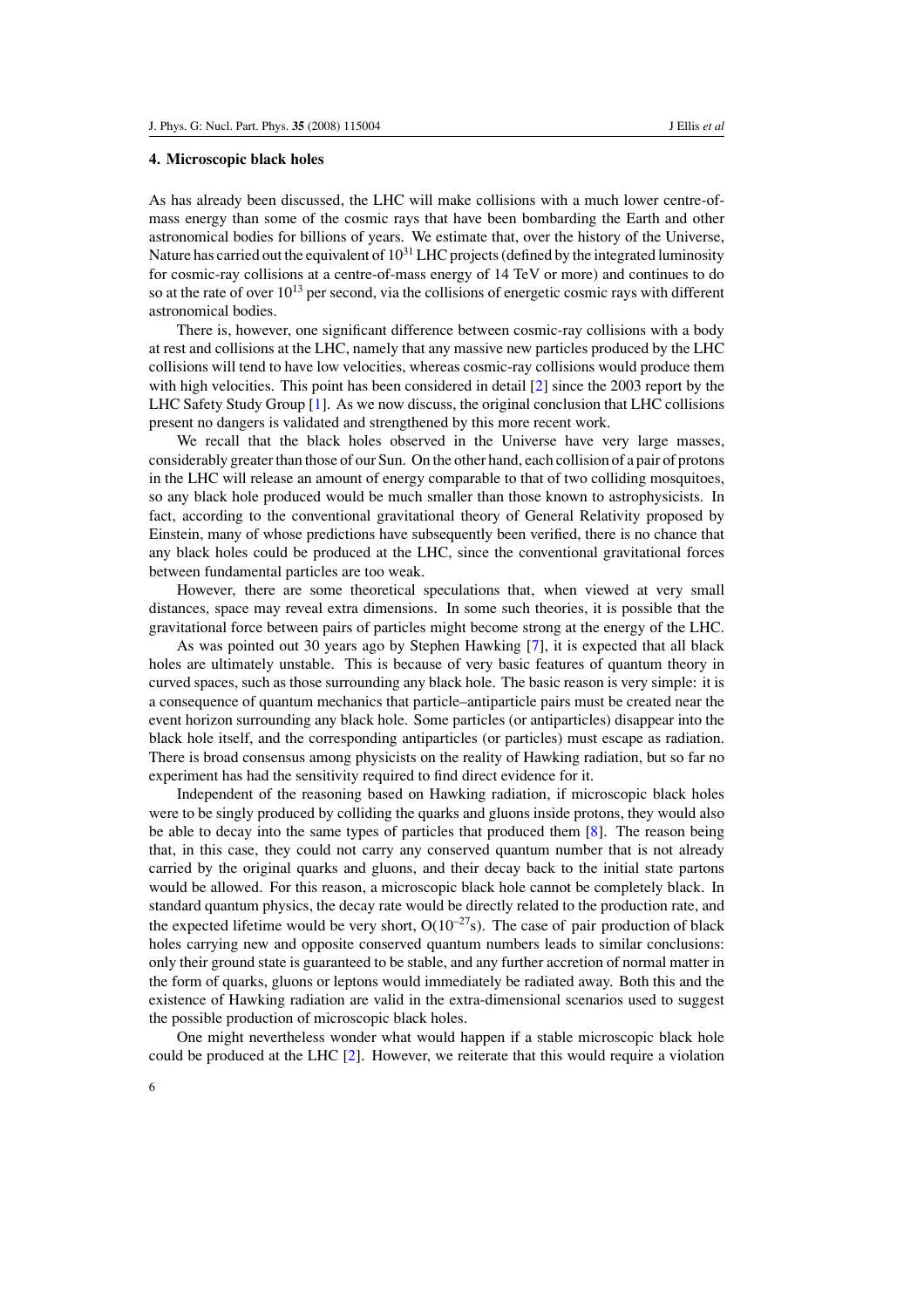of some of the basic principles of quantum mechanics—which is a cornerstone of the laws of Nature—in order for the black hole decay rate to be suppressed relative to its production rate, and*/*or of general relativity, in order to suppress Hawking radiation.

Most black holes produced at the LHC or in cosmic-ray collisions would have an electric charge, since they would originate from the collisions of charged quarks. A charged object interacts with matter in an experimentally well-understood way. A direct consequence of this is that charged and stable black holes produced by the interactions of cosmic rays with the Earth or the Sun would be slowed down and ultimately stopped by their electromagnetic interactions inside these bodies, in spite of their initial high velocities. The complete lack of any macroscopic effect caused by stable black holes, which would have accumulated in the billions during the lifetime of the Earth and the Sun if the LHC could produce them, means that either (a) they are not produced or (b) they are all neutral, and hence none are stopped in the Earth or the Sun or (c) they have no large-scale effects even if they are stopped.

If a black hole were to be produced by a cosmic ray, as it travelled through the Earth it would preferentially absorb similar numbers of protons and neutrons, because their masses are larger than those of the electron. It would, therefore, develop and maintain a positive charge, even if it were produced with no electric charge. The standard neutralization process due to the quantum creation of particle–antiparticle pairs near the horizon—the Schwinger mechanism—relies on principles very similar to those at the basis of Hawking radiation, and would likely not operate if the latter was suppressed. Thus, combining the hypotheses that black holes are simultaneously neutral and stable and accrete matter requires some further deviation from basic physical laws. There is no concrete example of a consistent scenario for microphysics that would exhibit such behaviour. Furthermore, it is possible [\[2](#page-17-0)] to exclude any macroscopic consequences of black holes even if such unknown mechanisms were realized, as we now discuss.

The rate at which any stopped black hole would absorb the surrounding material and grow in mass is model dependent. This is discussed in full detail in  $[2]$  $[2]$ , where several accretion scenarios, based on well-founded macroscopic physics, have been used to set conservative or worst-case-scenario limits to the black hole growth rates in the Earth and in denser bodies such as white dwarfs and neutron stars. In the extra-dimensional scenarios that motivate the existence of microscopic black holes (but not their stability), the rate at which absorption would take place would be so slow, if there are seven or more dimensions, that Earth would survive for billions of years before any harm befell it. The reason is that in such scenarios the size of the extra dimensions is very small, so small that the evolution driven by the strong extradimensional gravity forces terminates while the growing black hole is still of a microscopic size. If there are only five or six dimensions of spacetime relevant at the LHC scale, then the gravitational interactions of black holes are strong enough such that their impact, should they exist, would be detectable in the Universe.

In fact, ultra-high-energy cosmic rays hitting dense stars such as white dwarfs and neutron stars would have produced black holes copiously during their lifetimes. Such black holes, even if neutral, would have been stopped by the material inside such dense stars. The rapid accretion due to the large density of these bodies, and to the strong gravitational interactions of these black holes, would have led to the destruction of white dwarfs and neutron stars on time scales that are much shorter than their observed lifetimes [\[2\]](#page-17-0). The final stages of their destruction would have released explosively large amounts of energy, which would have been highly visible. The observation of white dwarfs and neutron stars that would have been destroyed in this way tells us that cosmic rays do not produce such black holes, and hence neither will the LHC.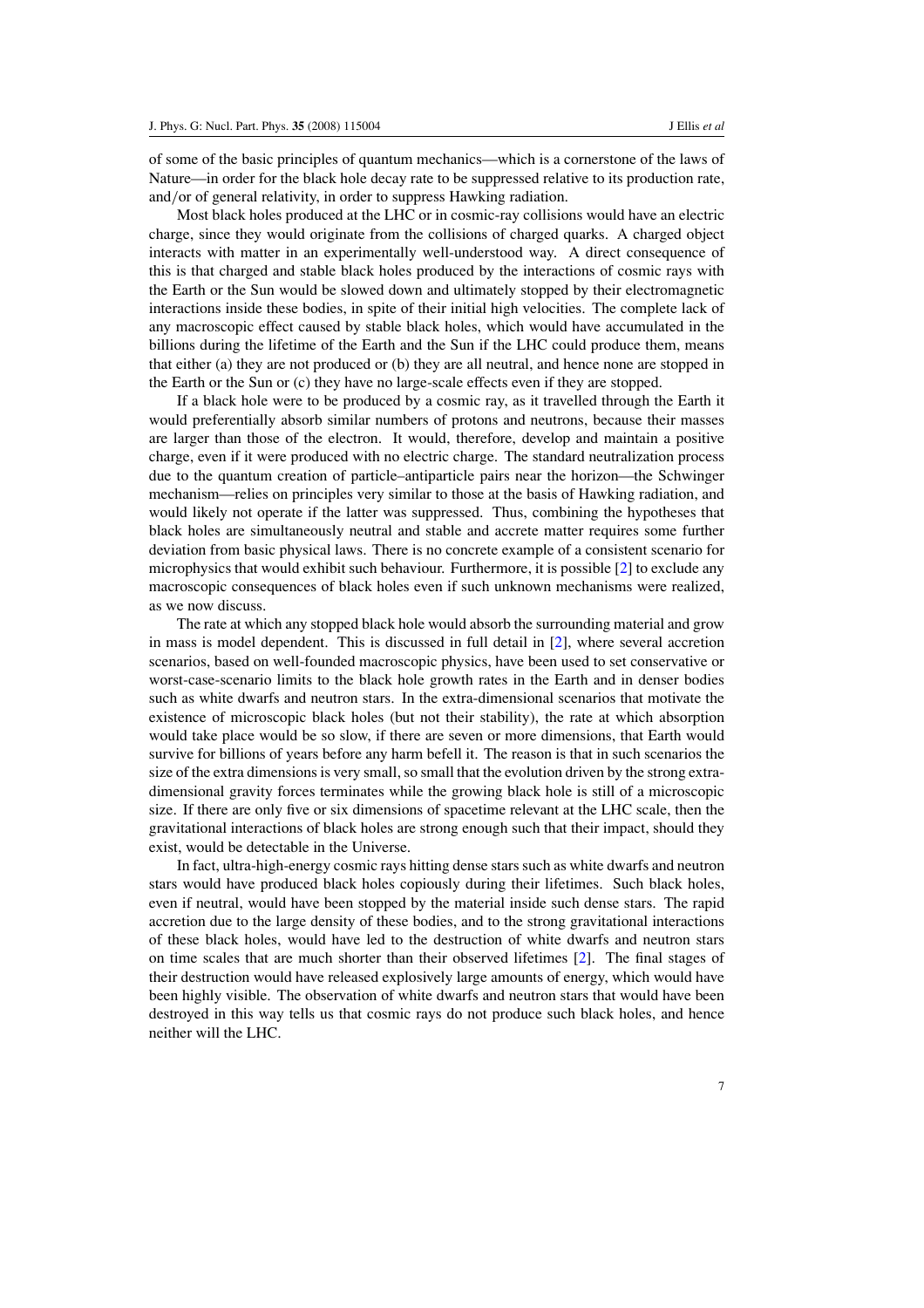<span id="page-7-0"></span>To conclude, in addition to the very general reasoning excluding the possibility that stable black holes exist, and in particular that they could only be neutral, we therefore have very robust empirical evidence either disproving their existence or excluding any consequence of it.

## **5. Strangelets**

The research programme of the CERN Large Hadron Collider also includes the collisions of ultra-relativistic lead and other nuclei (ions). The main scientific goal of this heavy-ion programme is to produce matter at the highest temperatures and densities attainable in the laboratory and to study its properties. This programme is expected to produce, in very small quantities, primordial plasma of the type that filled the Universe when it was about a microsecond old.

The normal matter of which we are made, and which constitutes all the known visible matter in the Universe, is composed of the two lightest types of quarks, the up and down quarks. Heavier, unstable quarks have been discovered in cosmic-ray collisions and at accelerators, and the lightest of these is the strange quark. Particles containing strange quarks have been produced regularly in the laboratory for many decades, and are known to decay on time scales of the order of a nanosecond or faster. Such lifetimes are characteristic of the weak interaction responsible for radioactivity, which governs their decay. Some unstable particles containing two or three strange quarks have also been observed. Particles including one strange quark have been shown to bind to nuclei, the so-called hypernuclei, which are however unstable and promptly decay, again with nanosecond time scales. Apart from rapidly decaying nuclei with two particles, each containing one strange quark [\[9](#page-17-0)], no nuclei containing multiple strange quarks are known.

Strange quark matter is a hypothetical state of matter, which would consist of large, roughly equal numbers of up, down and strange quarks. Hypothetical small lumps of strange quark matter, having atomic masses comparable to ordinary nuclei, are often referred to as strangelets. As discussed in more detail in the appendix, most theoretical studies of strangelets conclude that, if they exist, they must be unstable, decaying with a typical strange-particle lifetime of around a nanosecond. In this case, any production of strangelets would pose no risk. However, it has been speculated that strange quark matter might weigh less than conventional nuclear matter with the same number of up and down quarks, but not for atomic numbers smaller than 10. In this very hypothetical case, such a strangelet would be stable. It has been further speculated that, if produced, strangelets could coalesce with normal matter and catalyse its conversion into strange matter, thereby creating an ever-growing strangelet. This hypothetical scenario underlies concerns about strangelet production at accelerators, which were previously discussed in [\[1](#page-17-0), [6](#page-17-0)].

It is generally expected that any stable strangelet would have a positive charge, in which case it would be repelled by ordinary nuclear matter, and hence unable to convert it into strange matter  $[6]^5$  $[6]^5$ . In some model studies, one finds that negatively charged strangelets can also exist, but are unstable since the positively charged states have lower energy [\[10\]](#page-17-0). However, there is no rigorous proof that the charge of a stable strangelet must be positive nor that a negatively charged strangelet cannot be metastable, i.e. very long-lived. So, one should also consider the possibility of a negatively charged stable or very long-lived strangelet.

<sup>5</sup> It has been speculated that if an unknown mechanism exists that could transport strangelets produced by an accelerator to the interior of the Sun, then positively charged strangelets might also grow inside the Sun [\[27](#page-17-0)].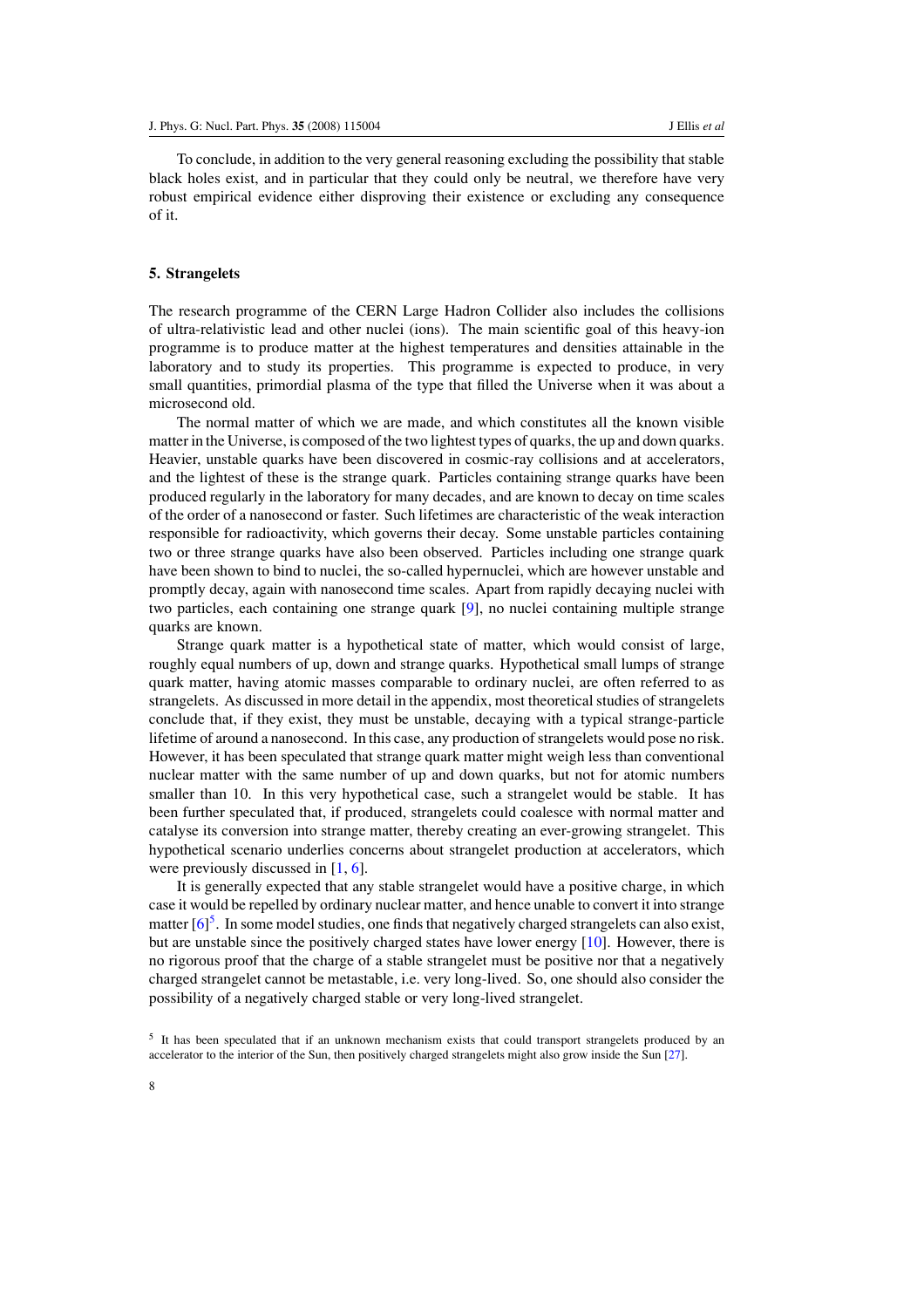Prior to the start of the Relativistic Heavy-Ion Collider (RHIC), a study was carried out [\[6](#page-17-0)] to assess hypothetical scenarios for the production of strangelets in heavy-ion collisions. Additional arguments were given in  $[11]$  $[11]$ , and a reassessment of such a possibility was given in the 2003 report of the LHC CERN Safety Study Group [\[1\]](#page-17-0). Here, we revisit this topic in light of recent advances in our understanding of the theory and experiment of heavy-ion collisions. These enable us to update and strengthen the previous conclusions about hypothetical scenarios based on strangelet production. More details of our considerations on strangelet production at the LHC are given in the appendix.

The 2003 report summarized the status of direct experimental searches and of theoretical speculations about hypothetical strangelet production mechanisms [\[1\]](#page-17-0). More recently, additional direct upper limits on strangelet production have been provided by experimental searches at RHIC [\[12\]](#page-17-0) and among cosmic rays [\[13](#page-17-0)], which have not yielded any evidence for the existence of strangelets. In the near future, additional experimental information may be expected from strangelet searches in samples of lunar soil and from particle detectors in outer space [\[14\]](#page-17-0).

On the theoretical side, the 2003 report considered three mechanisms for strangelet production  $[1]$ : (i) a thermal mechanism  $[3]$ , in which particles are produced as if from a heat bath in thermal equilibrium; (ii) a coalescence mechanism, in which particles produced in a heavy-ion collision might combine at late times to form a strangelet, and (iii) a distillation mechanism [\[15](#page-17-0)], which was proposed as a specific model for strangelet production. According to this last mechanism, a hot quark–gluon plasma with a large net baryon number is produced in heavy-ion collisions and is enriched in strangeness as it cools down by emitting mainly particles containing strange antiquarks.

As discussed in the appendix, no evidence has been found in the detailed study of heavyion collisions at RHIC for an anomalous coalescence mechanism. In particular, the production rate of light nuclei measured in central Au+Au collisions at RHIC [\[11](#page-17-0)] is consistent with the coalescence rates, used in the 2003 report of the LHC CERN Safety Study Group [\[1\]](#page-17-0) to rule out strangelet production. There is also considerable experimental evidence of the distillation mechanism. For this mechanism to be operational, the produced matter should have a long lifetime and a large net nucleon density. However, experiments at RHIC confirm the general expectations that the net nucleon density is small and decreases at higher collision energies. Moreover, the plasma produced in the collision is very short-lived, expanding rapidly at about half the velocity of light and falling apart within  $10^{-23}$  s [\[16](#page-17-0)]. Furthermore, no characteristic difference has been observed in the production of particles containing strange quarks and antiquarks. Hence, a distillation mechanism capable of giving rise to strangelet production is not operational in heavy-ion collisions at RHIC, and this suggestion for strange-particle production has been abandoned for the LHC. On the other hand, as reviewed below, RHIC data strongly support models that describe particle production as emission from a high-temperature heat bath [\[3\]](#page-17-0).

If they exist, strangelets would be bound states that would be initially formed with an atomic number comparable to that of normal nuclei. Like normal nuclei, strangelets would also contain a significant baryon number. We know from the basic principles of quantum mechanics that, for a strangelet to be formed, its constituents must be assembled in a configuration that contains less than its characteristic binding energy. If this were not the case, the forces between the constituents would not be strong enough to hold them together, and the strangelet would not form. As a consequence, strangelet formation is less likely if the constituents initially have more kinetic energy, and specifically if they emerge from a hotter system. Correspondingly, strangelet production is less likely in a hotter system.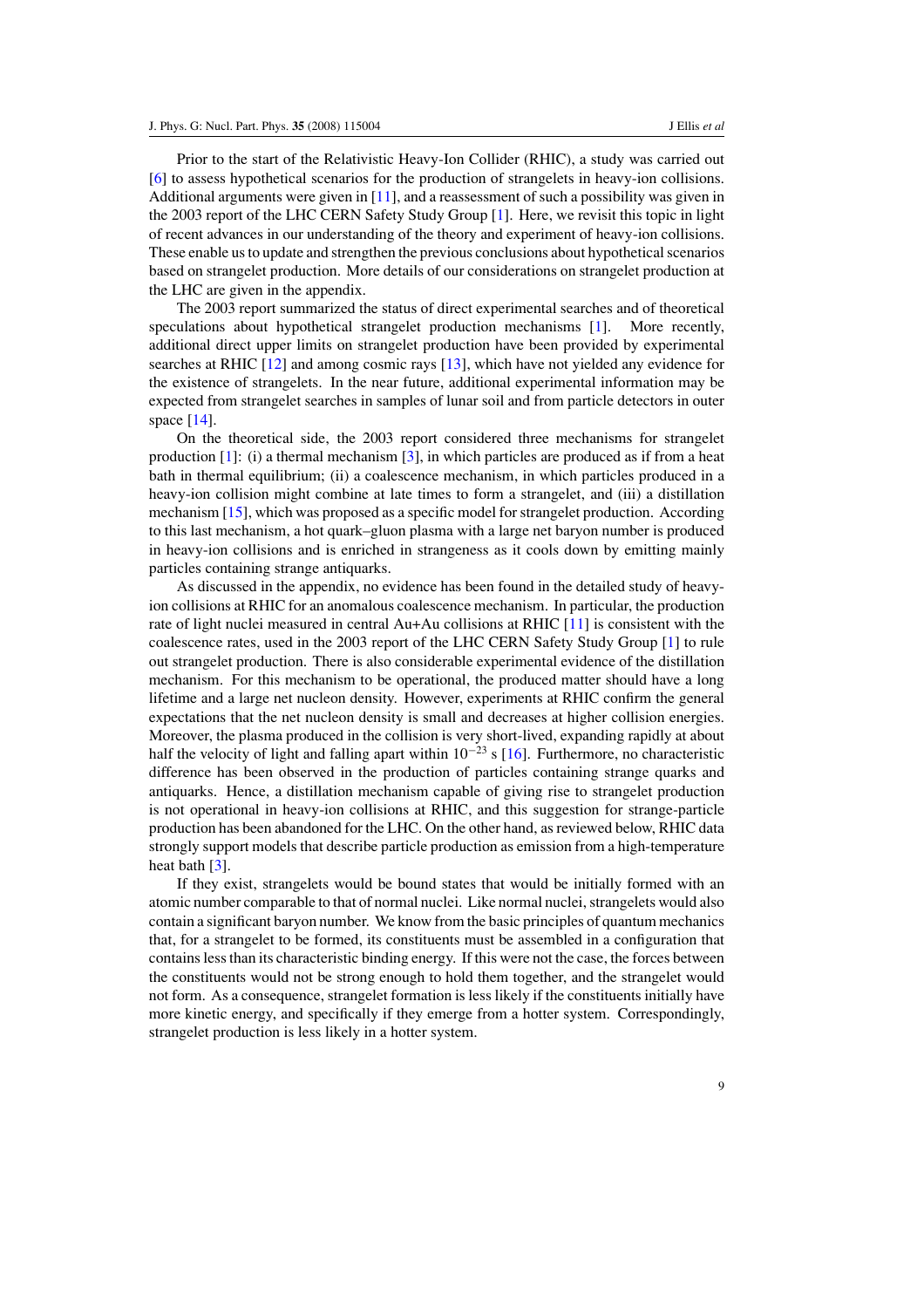<span id="page-9-0"></span>

**Figure 2.** The relative numbers of different particles and antiparticles produced at RHIC in the collisions of gold nuclei with energies  $\sqrt{s_{NN}} = 200$  GeV per nucleon–nucleon collision. All the measurements (red points) agree very well with a simple thermal model (blue lines) with an effective temperature around 1.6 trillion degrees, in line with theoretical calculations, and a net nucleon (quark) density that is lower than in previous, lower energy experiments. The inset shows that the fraction of strange quarks has saturated at the same density as up and down quarks. The figure is taken from [\[3,](#page-17-0) [20\]](#page-17-0).

The energy needed to break up a strangelet is similar to that needed to break up a normal nucleus, which is of the order of one to a few million electron volts. Similar energies would be reached in a heat bath with a temperature of ten to several tens of billions of degrees Celsius. However, heavy-ion collisions are known to produce heat baths that are far hotter, reaching temperatures exceeding one trillion degrees Celsius [\[3\]](#page-17-0). Basic thermodynamics would require most strangelets to melt in such a heat bath, i.e. dissociate into the known strange particles that decay within a nanosecond. For this reason, the likelihood of strangelet production in relativistic heavy-ion collisions can be compared to the likelihood of producing an icecube in a furnace.

The analogy of heavy-ion collisions with a particle furnace has been supported by many detailed measurements in accelerator collisions of the production of different types of particles, including those containing one, two or three strange quarks. Figure 2 shows one such piece of evidence: the relative rates at which particles are produced in heavy-ion collisions at RHIC are in line with a theoretical calculation assuming a furnace with a temperature around 1.6 trillion degrees [\[3](#page-17-0)]. All particle ratios are well described, including rare particles such as the Omega baryon, which contains three strange quarks and which—if compared to the most abundant particles such as pions—is produced only at the per-mille level (see figure 2). Supplementary information is provided in the appendix.

The total number of heavy-ion collisions created at the LHC will be comparable to the total number of heavy-ion collisions created at RHIC. The LHC will be at least as hot a furnace as RHIC, in the sense that the systems produced in heavy-ion collisions at the LHC will have an effective temperature that is similar to that produced at RHIC. This is one factor that makes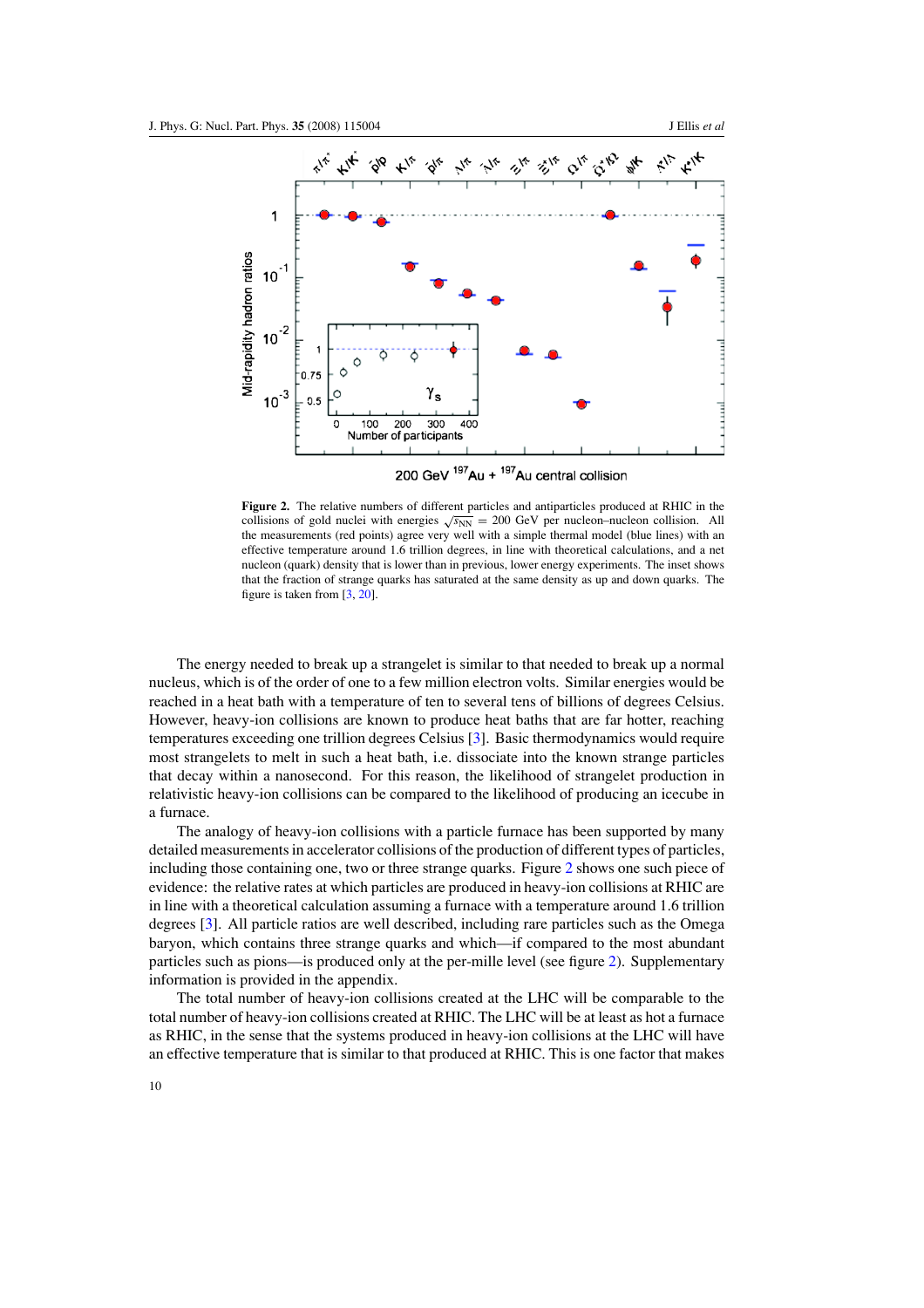strangelet production no more likely at the LHC than at RHIC. Another major factor pointing in the same direction is that the net density of nucleons, measured by the baryon number, will be lower at the LHC than at RHIC. This is because the system produced in heavy-ion collisions at the LHC is spread over a larger rapidity range, and the same total net baryon number will be spread over a larger volume. As discussed in more detail in the appendix, this effect has already been seen at RHIC, where the net density of nucleons is lower than in lower energy experiments, and this trend will continue at the LHC [\[3\]](#page-17-0). Since strangelets require a baryon number to be formed, this effect makes strangelet production less likely at the LHC than at RHIC.

We conclude on general physical grounds that heavy-ion collisions at the LHC are less likely to produce strangelets than the lower energy heavy-ion collisions already carried out in recent years at RHIC, just as strangelet production at RHIC was less likely than in previous lower energy experiments carried out in the 1980s and 1990s [\[6](#page-17-0)].

Knowing that strangelet production at the LHC is less likely than at previous lower energy machines, we now review the arguments that strangelet production in previous lower energy experiments did not pose any conceivable risk.

It has been shown that the continuing survival of the Moon under cosmic-ray bombardment ensures that heavy-ion collisions do not pose any conceivable threat via strangelet production [\[6](#page-17-0)]. This is because cosmic rays have a significant component of heavy ions, as does the surface of the Moon. Since the Moon, unlike planets such as the Earth, is not protected by an atmosphere, cosmic rays hitting the Moon have produced heavy-ion collisions over billions of years at energies that are comparable to or exceed those reached in man-made experiments.

The conclusion reached in [\[6](#page-17-0)] required two well-motivated assumptions. First, since high-energy cosmic rays include many iron nuclei, which are also prevalent in the Moon's surface, it was assumed that the conditions reached in iron–iron collisions are comparable to those reached in the collisions of gold ions or lead ions that had been studied previously in the laboratory. Second, since RHIC and LHC experiments take place in the centre-ofmass reference frame, whereas in cosmic-ray collisions the centre-of-mass frame is moving at high speed, it was necessary to make some assumption about the velocity distribution of any strangelets produced. We recall that high-velocity strangelets might well be broken up by lunar matter before becoming slow enough to coalesce with it.

Since the appearance of [\[6](#page-17-0)], the RHIC heavy-ion programme has also studied the collisions of the copper ions, which are closely comparable to iron–iron collisions. The abundances of particles produced in these collisions are described by the same thermal model of a particle furnace that accounts successfully for particle production in gold–gold collisions. Moreover, the velocity distributions of all particle species observed at RHIC are similar to or broader than the distribution assumed in [\[6\]](#page-17-0). These observations support the assumptions made in [6], and therefore strengthen their conclusions.

An independent safety argument, which does not require any assumption about the velocity distribution of any hypothetical strangelets, has been given in [\[17](#page-17-0)]. The rate of cosmic-ray heavy-ion collisions in interstellar space is known. If these collisions produced any strangelets, these would have accreted in stars and any large-scale coalescence would have resulted in stellar explosions that have not been seen. This complementary argument does, however, assume that any strangelets produced do not decay on a time scale much shorter than that of star formation.

We close this section by summarizing that the successful description of heavy-ion collisions as a particle furnace with a net density of baryons that decreases at higher energies implies that strangelet production at the LHC is less likely than at lower energy machines (see the appendix). The arguments given previously for the safety of lower energy collisions are strengthened by recent observations at RHIC. Furthermore, we note that the analogy of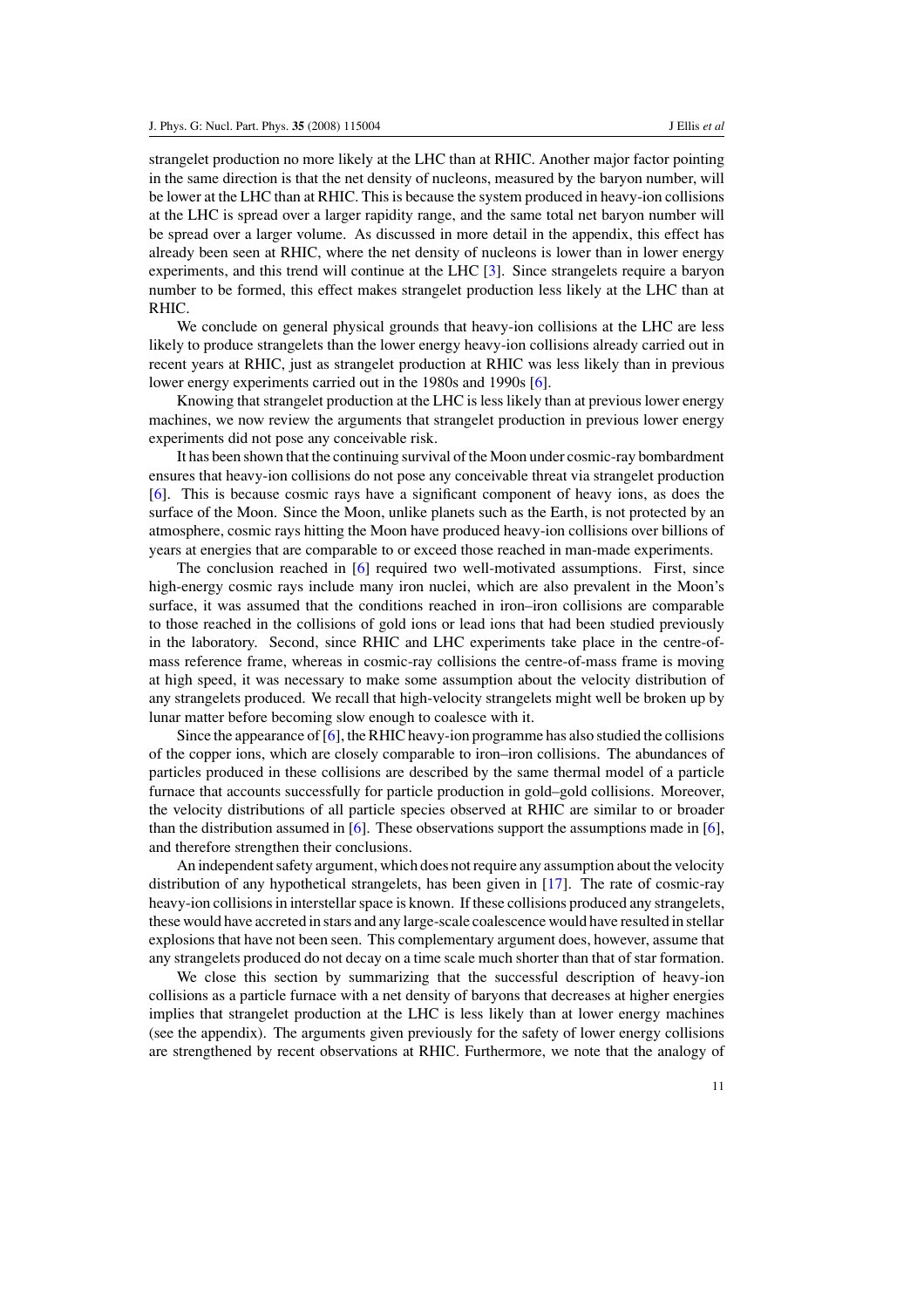the LHC with a hot particle furnace will be monitored from the earliest days of heavy-ion collisions at the LHC. A thousand heavy-ion collisions would already suffice for a first test of the thermal model which describes heavy-ion collisions as a particle furnace. This will be among the first data analyses done in the LHC heavy-ion programme, and will immediately provide an experimental confirmation of the basic assumptions on which the safety argument is based.

## **6. Conclusions**

Having reviewed the theoretical and experimental developments since the previous safety report was published, we confirm its findings. There is no basis for any concerns about the consequences of new particles or forms of matter that could possibly be produced by the LHC.

In the case of phenomena, such as vacuum bubble formation via phase transitions or the production of magnetic monopoles, which had already been excluded by the previous report [\[1](#page-17-0)], no subsequent development has put these firm conclusions into question. Stable and neutral black holes, in addition to being excluded by all known theoretical frameworks, are either excluded by the stability of astronomical bodies, or would accrete at a rate that is too low to cause any macroscopic effects on time scales much longer than the natural lifetime of the solar system. The previous arguments about the impossibility of producing strangelets at the LHC are confirmed and reinforced by the analysis of the RHIC data.

We have considered all the proposed speculative scenarios for new particles and states of matter that currently raise safety issues. Since our methodology is based on empirical reasoning based on experimental observations, it would be applicable to other exotic phenomena that might raise concerns in the future.

#### **Appendix A**

In section [5,](#page-7-0) we stated that there is no basis for any conceivable threat from strangelet production at the LHC. Our arguments closely follow the line of reasoning of previous reports [\[6](#page-17-0)], but they put particular emphasis on two observations. First, on general grounds, the probability for strangelet production decreases with increasing centre-of-mass energy. As a consequence, strangelet production at LHC is less likely than at RHIC, just as it was less likely at RHIC than in the heavy-ion programmes at lower centre-of-mass energies pursued in the 1980s and 1990s. Second, RHIC data strongly disfavour models of particle production which were advocated as production mechanisms for strangelets. In contrast, RHIC data give strong support to a thermal model of particle production, which puts tight upper bounds on strangelet production. In this appendix, we provide background information to support these statements and the main conclusions drawn from them. In particular, we recall the main arguments of the safety reports [\[6](#page-17-0)], and we discuss how these arguments can be strengthened in the light of recent data from RHIC.

# *A.1. Strangelet properties*

Strange quark matter is a hypothetical state of matter consisting of roughly equal numbers of up, down and strange quarks. It has been speculated that strange quark matter might constitute the true ground state of baryonic matter, being more stable than ordinary nuclei [\[18](#page-17-0), [19\]](#page-17-0). Hypothetical small lumps of strange quark matter, having atomic masses comparable to ordinary nuclei, are often referred to as strangelets. Such strangelets might be either stable or metastable. At present, a first principle theory of strange quark matter is not within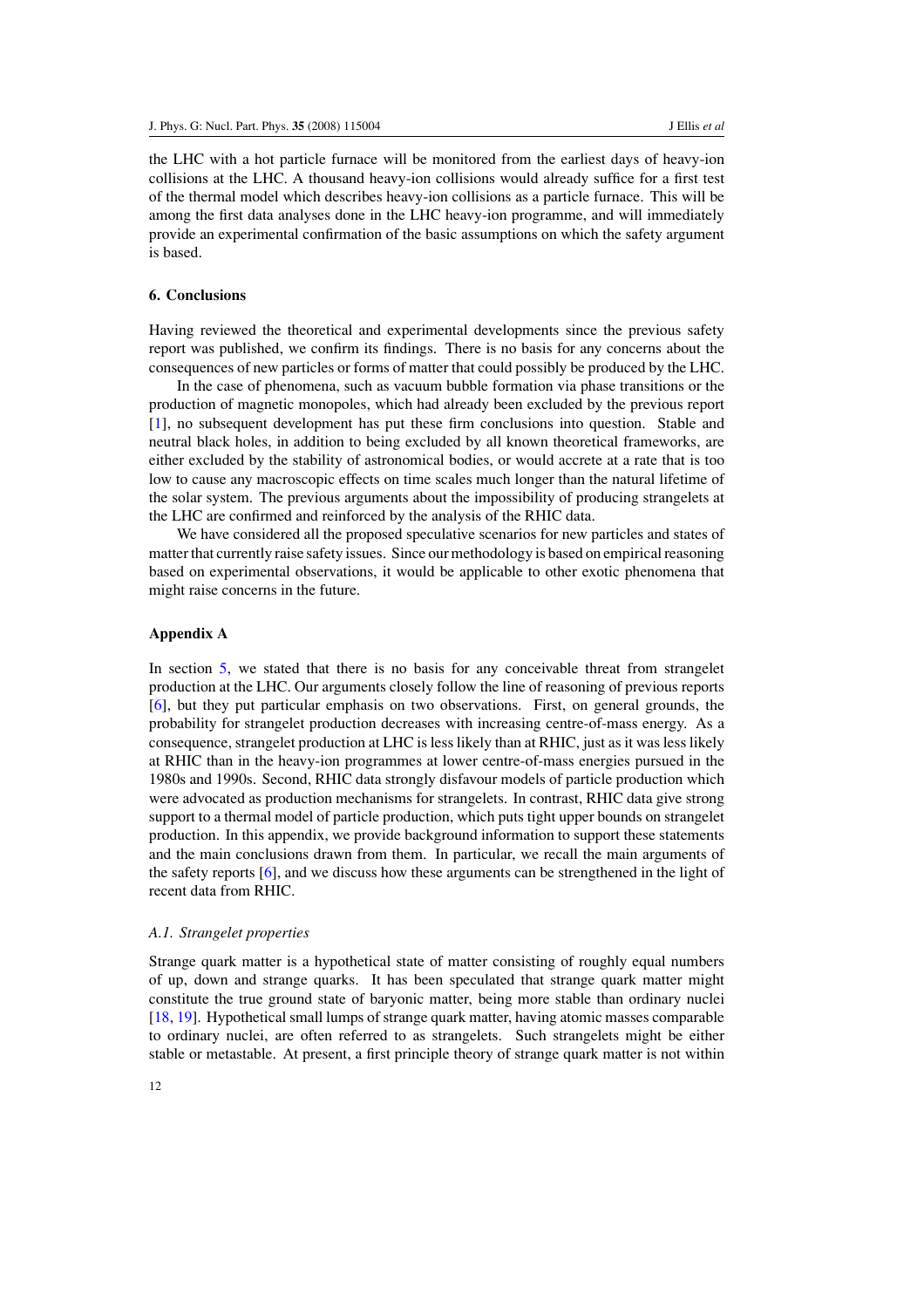theoretical reach. It would require major theoretical breakthroughs in the application of QCD to finite density and to mesoscopic systems. As a consequence, theoretical studies on whether strangelets can exist for some parameter range depend on model-dependent assumptions. As reviewed in detail in [\[6](#page-17-0)], theoretical speculations about the existence of strangelets may be summarized as follows.

- (1) It is unclear whether bulk strange quark matter exists at all.
- (2) It is unclear whether bulk strange quark matter can be stable. If it does exist, strange quark matter may be absolutely stable in bulk at zero external pressure, though the expected values for the relevant parameters tend to disfavour stability [\[1](#page-17-0)].
- (3) Finite size effects make it very unlikely that small strangelets  $(A < 10)$  can be stable or long-lived. Even if bulk strange quark matter is stable, finite-size effects (surface tension and curvature) significantly destablize strangelets with a low baryon number. For typical parameters, it has been estimated that finite-size effects add, e.g., 50 MeV per baryon for  $A = 20$  and 85 MeV per baryon for  $A = 10$  [\[1\]](#page-17-0).
- (4) Stable strangelets, if they exist, could be present only in states of low entropy (i.e. temperature). Hot strangelets are much less stable than cold ones. The characteristic scale to decide what is hot or cold is set by the binding energy per baryon of the strangelet. On general thermodynamic grounds, the time scale for evaporation of hot strangelets is expected to be very small, though difficult to calculate. Assuming typical nuclear binding energies of  $O(1-10)$  MeV, one expects that stable strangelets need to be much colder than the matter produced in heavy-ion collisions  $[1, 6]$  $[1, 6]$  $[1, 6]$  $[1, 6]$ .
- (5) If stable strangelets exist, they are most likely positively charged. If strange matter contained equal numbers of u, d and s quarks, it would be electrically neutral. Since s quarks are heavier, Fermi gas kinematics alone indicates that strange quarks are suppressed, giving strange matter a positive charge per unit baryon number. However, the effects of gluon exchange reactions are difficult to quantify. Perturbatively, gluon exchange is repulsive and increases the mass. But gluon interactions weaken as quark masses are increased, so the gluonic repulsion is smaller among s–s, s–u and s–d pairs than between u and d quarks. Hence, increasing the strength of gluon interactions makes the charge of quark matter negative, but it also unbinds it. Unreasonably low values of the bag constant are necessary to compensate for a large repulsive gluonic interaction energy, which is why negatively charged strangelets are regarded as extremely unlikely [\[6\]](#page-17-0).

Hypothetical disaster scenarios based on strangelet production in heavy-ion collisions require that strangelets be stable or very long-lived, and hence that they are sufficiently cold. It has been argued in detail [\[6](#page-17-0)] that each of these conditions is unlikely. In the following, we discuss in particular how RHIC data allow us to strengthen the argument that sufficiently cold strangelets cannot be produced in the hot particle furnace created in a heavy-ion collision. Moreover, most hypothetical disaster scenarios require that the produced strangelet be charged negatively, so that its fusion with positively charged nuclei could lead to a hypothetically disastrous chain of events. In contrast, in normal matter, positively charged strangelets would capture electrons, which would shield any fusion with other nuclei. To trigger a run-away reaction in the latter case, one must invoke an ionizing mechanism, e.g. by transporting the strangelets to the interior of the Sun (see footnote 5), and this adds another layer of unlikely assumptions.

#### *A.2. Strangelet production mechanisms in heavy-ion collisions*

Strangelets, if they exist at all, are hadronic systems made out of quarks. Any model for their production should be first tested against the existing data on the production of nuclei. This line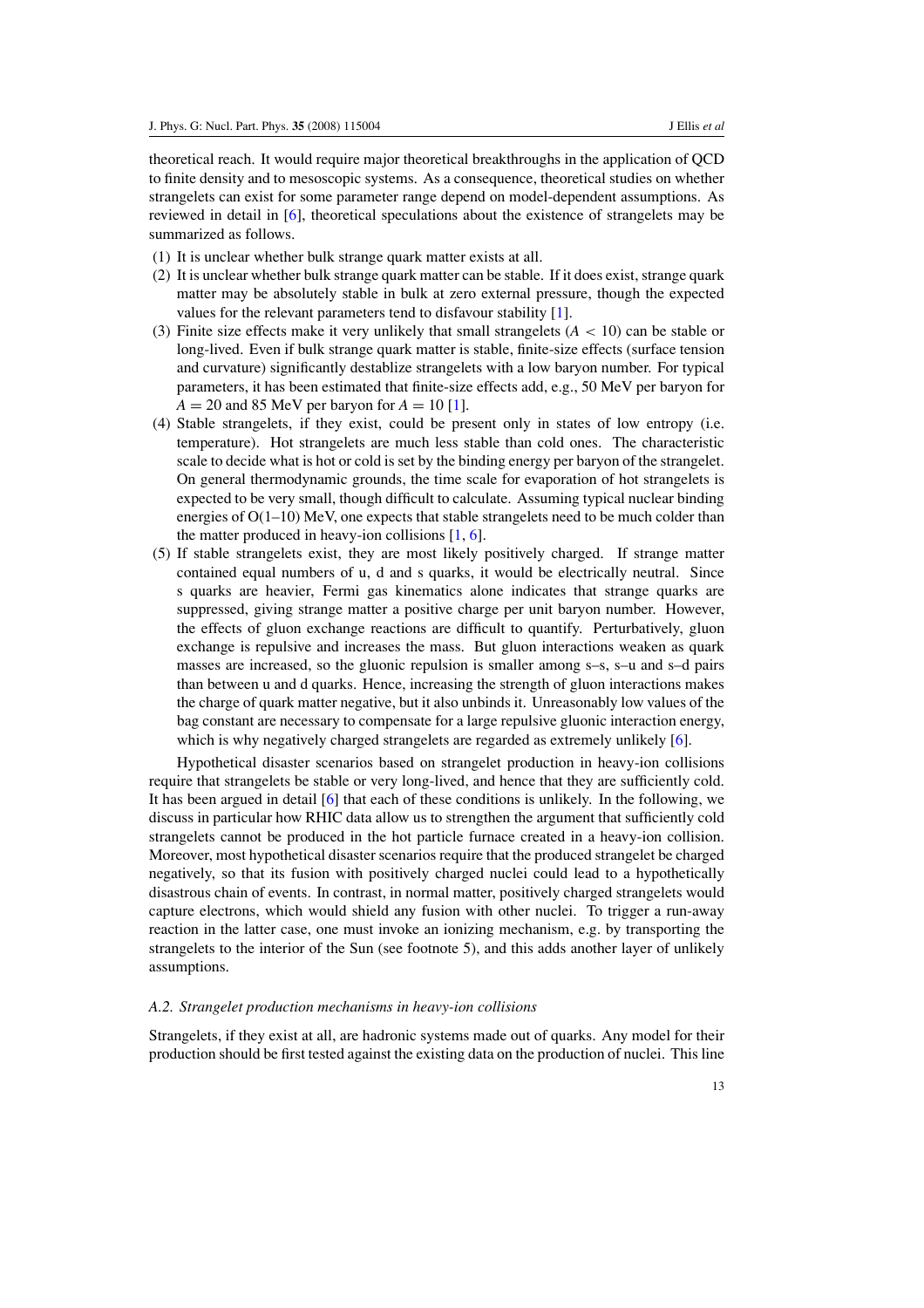<span id="page-13-0"></span>

**Figure 3.** Comparison of the experimental data on different particle multiplicity ratios obtained at RHIC in gold–gold collisions at  $\sqrt{s_{NN}} = 130$  GeV with thermal model calculations [\[20\]](#page-17-0). The abundances of strange and multiple strange hadron species are well described in terms of a chemical freeze-out temperature and baryon chemical potential  $\mu_B$ . We note that the freeze-out temperatures here and in figure [2,](#page-9-0) corresponding to  $\sqrt{s_{NN}} = 200 \text{ GeV}$ , are very similar, whereas the baryon chemical potential decreases with  $\sqrt{s_{NN}}$ . Other data on the dependences of these parameters on the centre-of-mass energy are shown in figure [4.](#page-14-0)

of argument has been explored in [\[1\]](#page-17-0). Here, we sharpen its conclusions in the light of recent data from RHIC. There are three models of particle production, which have been considered in the context of strangelet production in heavy-ion collisions.

*A.2.1. Thermal models.* Hadron production in heavy-ion collisions is remarkably well described in terms of a statistical model. This model describes hadron yields in terms of the grand canonical ensemble of a hadron resonance gas at temperature *T* and baryon chemical potential  $\mu_B$  [\[3](#page-17-0)], which characterizes the net baryon density. Figures [2](#page-9-0) and 3 illustrate the success of this model for particle production in heavy-ion collisions at RHIC. The relative abundance of all particle species with  $n<sub>s</sub>$  strange quarks (where experimental observations extend up to  $n_s = 3$  only), is well described by the model. The temperature *T* and baryochemical potential  $\mu_B$  of this model show a characteristic dependence on the centre-of-mass energy of the heavy-ion collision, as seen in figure [4.](#page-14-0) The temperature increases with increasing collision energy, saturating at  $T \approx 165$  MeV, whereas the baryon chemical potential  $\mu_B$  decreases. This is reflected in the reduction as the centre-of-mass energy increases in the rate of production of  $\Omega$  baryons, which contain three strange quarks, as can be seen by comparing figures [2](#page-9-0) and 3. The reason for the decrease of  $\mu_B$  is that, at higher collision energies, the same net baryon number is distributed over a wider longitudinal kinematic range, resulting in a lower net baryon density and hence a lower value of  $\mu_{\rm B}$ .

The statistical approach can also be applied to the production of complex nuclei. The penalty factor for the yield  $Y_A$  of a nucleus *A* compared to  $A - 1$  is the ratio of Boltzmann weights [\[1\]](#page-17-0):

$$
P_{\rm F} = \frac{Y_A}{Y_{A-1}} \approx \exp\left[-\frac{(m_{\rm N} - \mu_{\rm B})}{T}\right],\tag{A.1}
$$

14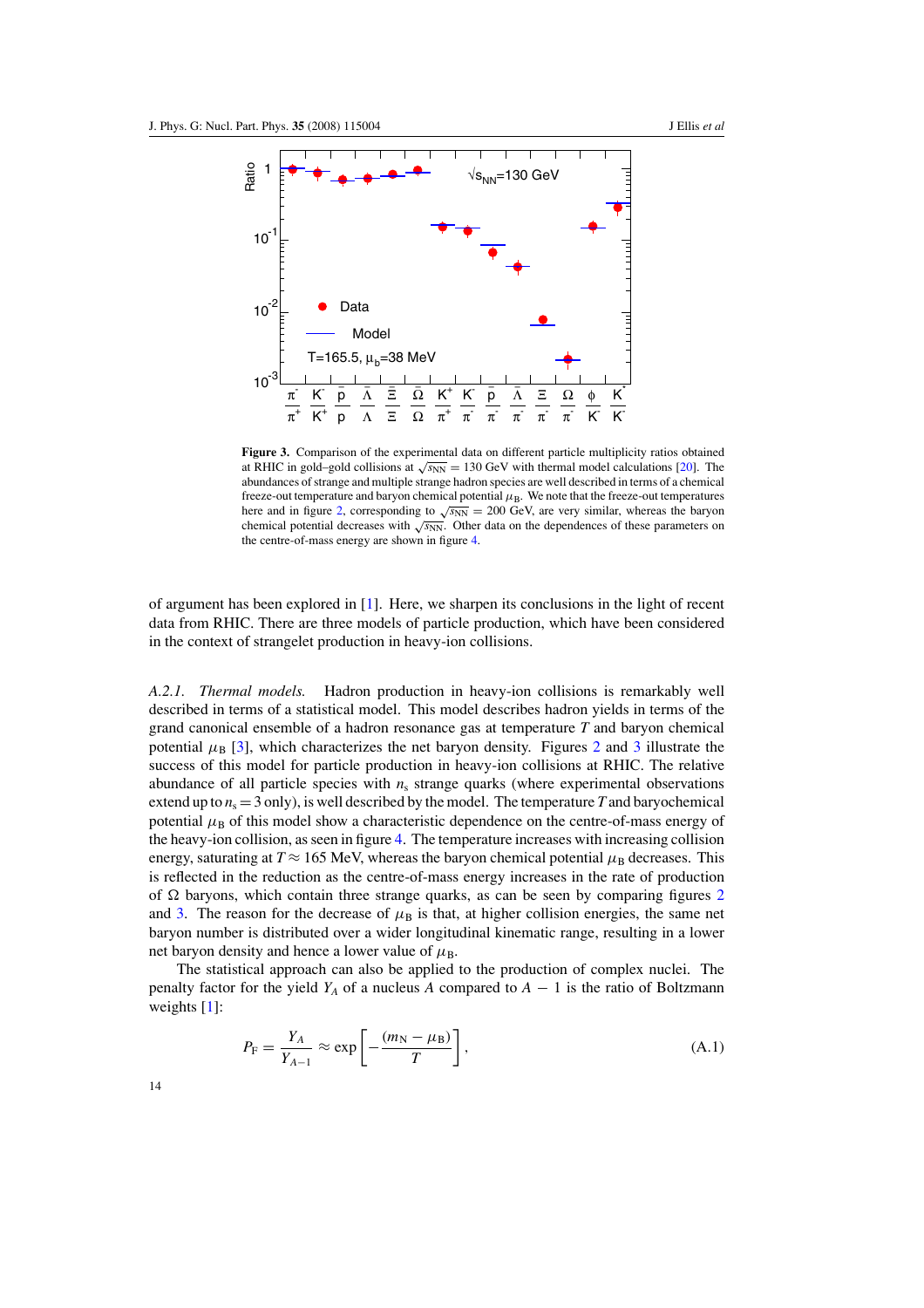<span id="page-14-0"></span>

**Figure 4.** Thermal model fits at mid-rapidity of the freeze-out temperature *T* and the baryon chemical potential  $\mu_B$  as functions of the centre-of-mass energy  $\sqrt{s_{NN}}$ . The data points up to RHIC energies are taken from [\[20](#page-17-0)]. The points at  $\sqrt{s_{NN}} = 5.5$  TeV are based on extrapolations of the measured trend [\[21\]](#page-17-0). The decrease of the baryon chemical potential with centre-of-mass energy makes strangelet production less likely at higher centre-of-mass energies.

where  $m_N$  is the nucleon mass. For the relevant temperature of  $T = 165$  MeV, a small baryon chemical potential  $\mu_B \ll m_N$  as shown in figure 4, and  $A = 10$ , this gives a relative suppression factor  $3 \times 10^{-25}$  compared to the production of nucleons. We note that this would be the suppression factor for the production of normal nuclei. The production of any strangelet of  $A = 10$  may be expected to be suppressed significantly more than the production of a normal  $A = 10$  nucleus. Moreover, the grand canonical ensemble, on which the above estimates are based, is expected to be modified by an additional canonical suppression factor, as soon as the constraint from the finite total baryon number in the collision becomes relevant at sufficiently large *A*. Taking these considerations into account, the suppression factor  $3 \times 10^{-25}$  is an extremely conservative upper bound. If one repeats the exercise with  $A = 20$ , one is led to a suppression factor 10−49.

We note that the production of light nuclei with  $A \ll 10$  has been measured in central heavy-ion collisions at AGS, SPS and RHIC. It is well accounted for by the penalty factor in equation [\(A](#page-13-0)*.*1); see, e.g., [\[22](#page-17-0)] for a comparison of thermal model calculations to data. The measured penalty factors for light nuclei range from 1*/*50 at the AGS to about 1*/*300 at the SPS, and for antinuclei they range from  $1/(2 \times 10^5)$  at the AGS and  $1/3000$  at the SPS to 1*/*1500 at RHIC [\[1](#page-17-0)]. As functions of the centre-of-mass energy, the penalty factors increase for nuclei but, due to the decrease of the baryon chemical potential with  $\sqrt{s_{NN}}$ , they decrease for antinuclei. In a system with a positive net baryon number, the total yield of nuclei is always larger than the yield of antinuclei. For this reason, the above estimate is based on the thermal production of nuclei.

*A.2.2. Coalescence models.* The basic physics idea of coalescence models is that a nucleus *A* forms when *A* nucleons occupy the same interaction volume. In these models, the yield *YA*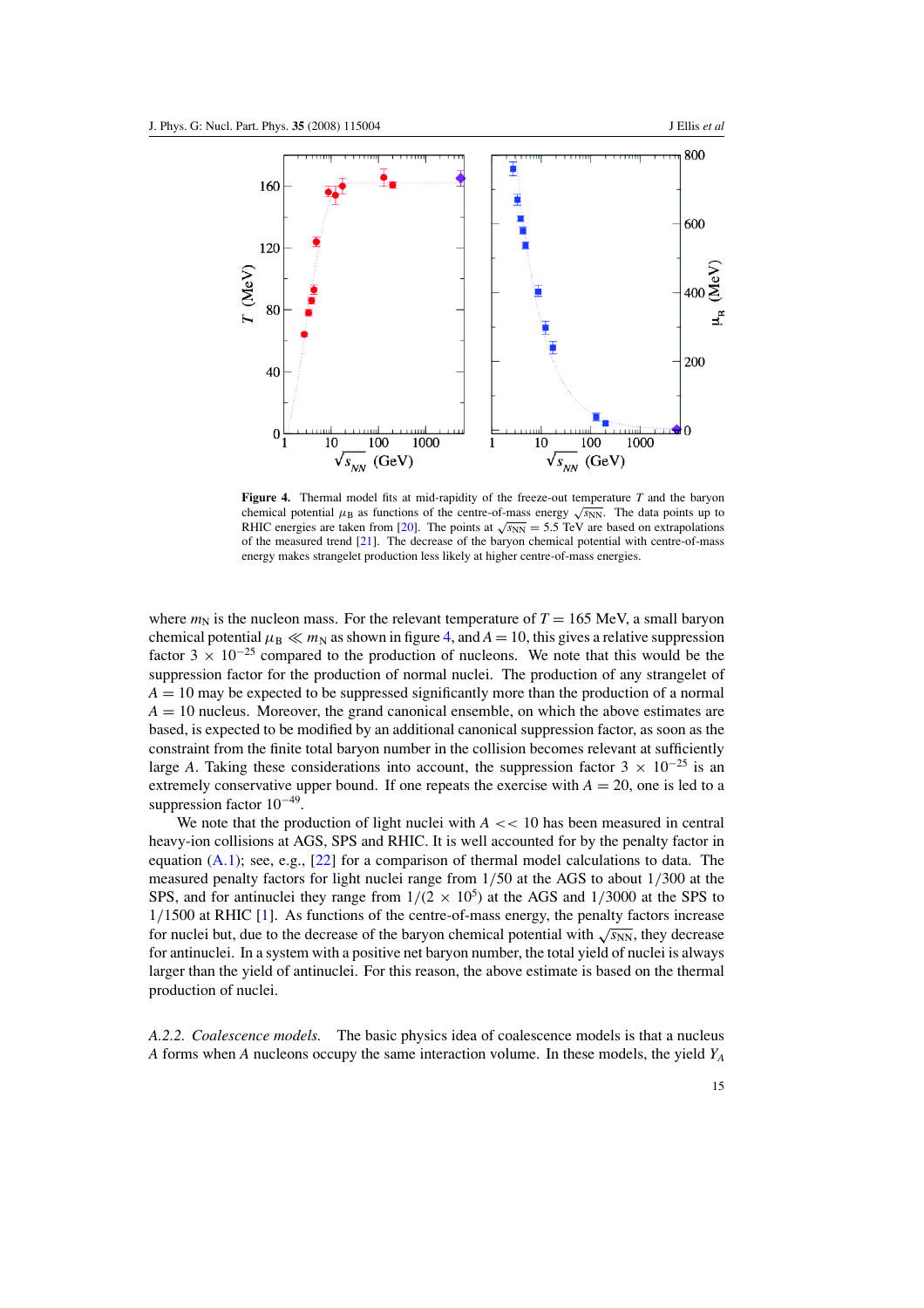of nuclei *A* is related to the initial yield  $Y_N$  of nucleons as

$$
Y_A = B_A(Y_N)^A, \tag{A.2}
$$

where  $B_A$  is the so-called coalescence parameter. Then, the penalty factor  $P_F$  for coalescing an additional nucleon onto an existing cluster is [\[1\]](#page-17-0)

$$
P_{\rm F} = \frac{Y_A}{Y_{A-1}} = \left(\frac{B_A}{B_{A-1}}\right)_0 \frac{V_0}{V} Y_{\rm N}.
$$
\n(A.3)

Here, *V* denotes the interaction volume over which coalescence is effective and the subscript '0' refers to a reference scale set, e.g., by determining the coalescence parameter and the interaction volume at a specific collision energy.

It has been previously emphasized in [\[1](#page-17-0)] that predictions from the coalescence models are in qualitative and even reasonable quantitative agreement with thermal models. For instance, in [\[1\]](#page-17-0) it was estimated on the basis of coalescence models that the suppression factor for production of an  $A = 20$  nuclei in a central heavy-ion collision is between  $10^{-53}$  and  $10^{-46}$ . This compares very well with the suppression factor of order  $10^{-49}$  obtained in the above discussion of thermal models.

Since coalescence models do not differ qualitatively from thermal models, the same safety arguments apply. For this reason, we emphasize in the text that in the detailed study of heavy-ion collisions at RHIC and lower energies, no evidence for an anomalous coalescence mechanism has been found. The basis of the 2003 report has been fully vindicated by further RHIC running.

*A.2.3. Distillation mechanism.* Strangeness distillation has been proposed specifically as a mechanism for strangelet production. This mechanism assumes that a baryon-rich quark– gluon plasma is produced in a heavy-ion collision, which cools by evaporation from its surface. Due to the large baryon chemical potential in this plasma, an  $\bar{s}$  antiquark would be more likely to pair with a u or d quark, than an s quark with a  $\bar{u}$  or  $\bar{d}$  antiquark. As a consequence, the cooling of the plasma would lead to an excess of s quarks in a baryon-rich lump, which may finally become a strangelet.

We note that this production process would be more likely for large baryon chemical potential, and thus would be less likely for heavy-ion collisions at the LHC than at lower centreof-mass energies. Moreover, there is by now significant empirical evidence against a dynamical picture of heavy-ion collisions in which strangeness distillation could be operational. In particular, empirical evidence from RHIC strongly supports explosive production scenarios, in which, for instance, collective-flow gradients increase with the centre-of-mass energy [\[23\]](#page-17-0). The short lifetime of the produced systems (of the order of 10 fm*/c*) is not expected to allow for an evaporation process. Moreover, the explosive collective dynamics is expected to favour bulk emission rather than surface emission [\[23](#page-17-0)]. So, there is no evidence of a distillation mechanism capable of strangelet production at RHIC, and this suggestion for strange particle production has been abandoned for the LHC.

## *A.3. Direct experimental searches for strangelets*

Strangelets have been searched for in ordinary matter on Earth [\[24](#page-17-0)] and in heavy-ion collisions over a wide range of centre-of-mass energies. In particular, searches for strangelets have been reported by several experiments at the Brookhaven Alternating Gradient Synchrotron [\[25](#page-17-0)], by the NA52 Collaboration at the SPS [\[26\]](#page-17-0) and by the STAR Collaboration at RHIC [\[12\]](#page-17-0). All of these searches yielded negative results and reported complementary upper limits. In particular,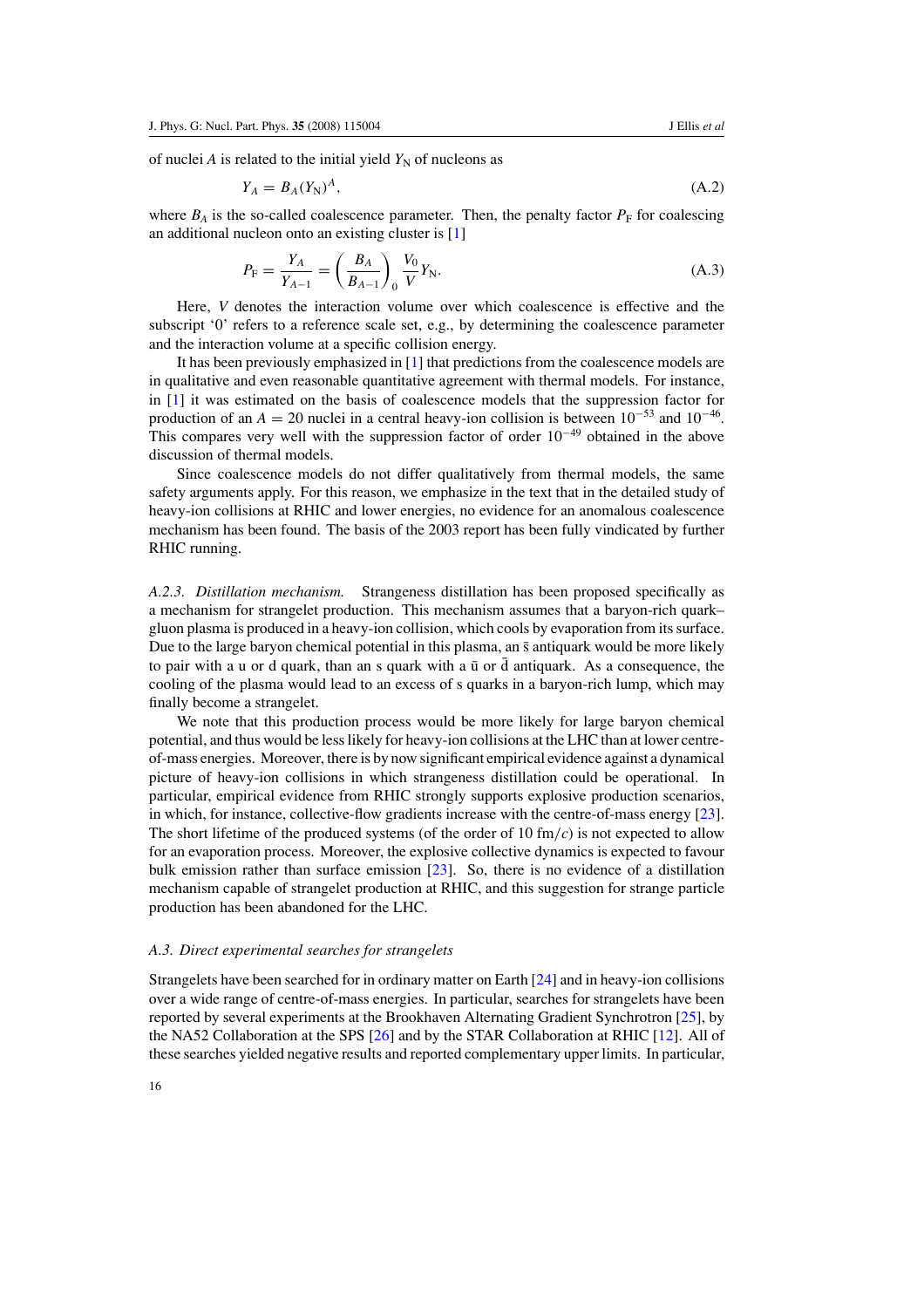STAR reported an upper limit of less than 10−<sup>6</sup> strangelets per central Au–Au collision for strangelets with lifetimes larger than 0.1 ns and mass larger than 30 GeV. More details about the experimental situation can be found in the previous reports  $[1, 6]$  $[1, 6]$  $[1, 6]$ .

## *A.4. Summary of the safety argument*

*A.4.1. Quantitative considerations.* The maximal luminosity of lead–lead (Pb+Pb) collisions at the LHC is  $L = 10^{27}$  cm<sup>-2</sup> s<sup>-1</sup>. With a hadronic Pb+Pb cross section of 8 barn, this implies a rate of up to 8000 Pb+Pb collisions per second. With a foreseen running time of 1 month per year  $(10^6 s)$  times a duration of the program of, say, 10 years, we arrive at a conservative upper bound on the total number of ion–ion collisions at the LHC of  $O(10^{11})$ . However, a large fraction of the hadronic Pb+Pb cross sections is diffractive or very peripheral. Only 10% of the entire rate can be considered as being sufficiently central for creating a collision system, characteristic of a heavy-ion collision with a number of participants  $N_{part} > 20$ . As a consequence, a conservative bound on the number of heavy-ion collisions relevant for production of an  $A = 10$  nucleus is  $O(10^{10})$ .

Our conservative estimate for the thermal production of a normal  $A = 10$  nucleus at the LHC was  $3 \times 10^{-25}$  times the rate of nucleon production. Taking the latter rate to lie in the hundreds, we arrive at a probability of  $10^{-13}$  that a single normal nucleus of size  $A = 10$  is produced during the entire LHC programme as a result of the essentially thermal dynamics in a heavy-ion collision. So, if LHC would run for the entire lifetime of the Universe, the probability of producing such a single nucleus via thermal production would be 1*/*1000 6.

We note that the above is an estimate for the thermal production of a *normal*  $A = 10$ nucleus from a hadron gas of temperature  $T = 165$  MeV. The production of normal nuclear matter provides an extremely conservative upper bound on the production of strange quark matter. For this reason, we find that the significant empirical support for thermal particle production in heavy-ion collisions, which was further substantiated by RHIC data in recent years, strengthens the main conclusion of the  $2003$  report  $[1]$ . There is no basis for any conceivable threat from strangelet production at the LHC.

*A.4.2. Qualitative considerations.* The above estimate of an upper limit to the probability of  $A = 10$  nuclei can be further strengthened by the following qualitative argument, which is based on general principles of thermodynamics alone.

Strangelets are cold, dense systems. Like nuclei, they are bound by O(1–10) of MeV (if they are bound at all). Heavy-ion collisions produce hot systems. At LHC, the temperatures reached are in excess of 100 MeV. The second law of thermodynamics fights against the condensation of a system, an order of magnitude colder than the surrounding medium. The hypothetical production of a cold strangelet from a hot hadron gas has been compared to producing an ice cube in a furnace [\[6\]](#page-17-0).

This paper has aimed at communicating this central qualitative idea. In this appendix, we have provided the quantitative background to which the notion of 'particle furnace' corresponds. As seen from figure [4,](#page-14-0) measurements show that heavy-ion collisions reach temperatures of  $T = 160$  MeV in the last stage of the collision. Moreover, the baryon chemical potential, which characterizes the net quark density, decreases as the centre-of-mass energy increases, further decreasing the likelihood of producing any system with a large atomic number. The particle abundances measured at RHIC and in lower energy experiments

<sup>&</sup>lt;sup>6</sup> One may add that in semi-peripheral collisions, nuclei with  $A = 10$  may appear amongst the break-up products of the spectators of the nuclear projectile. However, such fragment production of nuclear remnants is not a mechanism that could give rise to strangelets. For this reason, we focus solely on thermal production rates of normal nuclei.